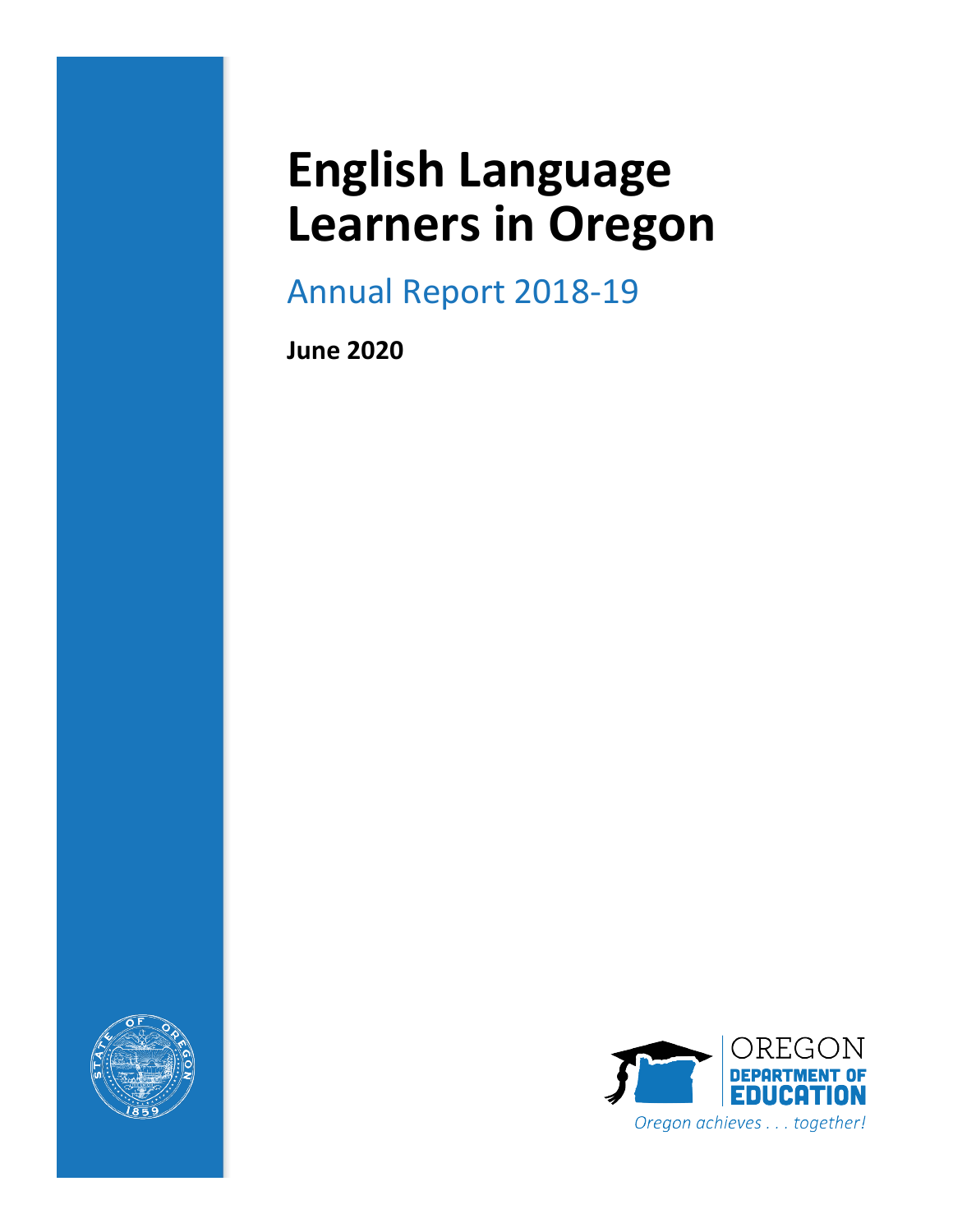# **Table of Contents**

| Section 1: Demographics of English Learners in Oregon in 2018-1910                             |  |
|------------------------------------------------------------------------------------------------|--|
|                                                                                                |  |
|                                                                                                |  |
|                                                                                                |  |
|                                                                                                |  |
|                                                                                                |  |
|                                                                                                |  |
|                                                                                                |  |
|                                                                                                |  |
|                                                                                                |  |
|                                                                                                |  |
|                                                                                                |  |
|                                                                                                |  |
| Ever ELs and never ELs received special education services at about the same rate21            |  |
| The percentage of current ELs receiving special education increased in 2018-1921               |  |
| Districts varied substantially in the percentage of current ELs who were dually identified. 22 |  |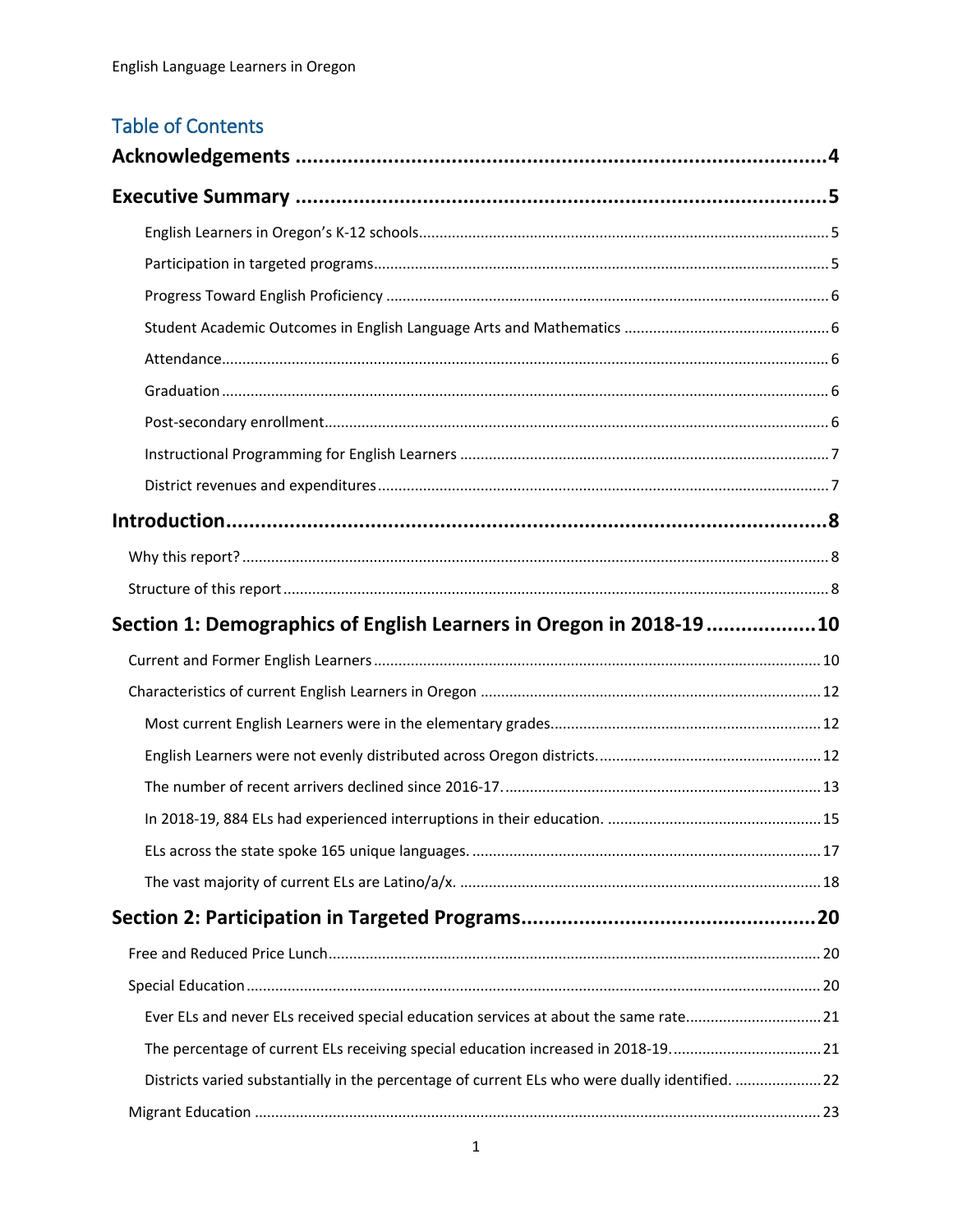| Almost 15 percent of current ELs received Migrant Education Program services. 23                                                                                                                           |  |
|------------------------------------------------------------------------------------------------------------------------------------------------------------------------------------------------------------|--|
|                                                                                                                                                                                                            |  |
|                                                                                                                                                                                                            |  |
| Section 3: Language Development & Academic Outcomes for English Learners 25                                                                                                                                |  |
|                                                                                                                                                                                                            |  |
|                                                                                                                                                                                                            |  |
|                                                                                                                                                                                                            |  |
| Half as many ELs receiving special education services developed proficiency in four years, compared to                                                                                                     |  |
|                                                                                                                                                                                                            |  |
| Former ELs performed similarly or slightly below never ELs in English language arts, while few current EL                                                                                                  |  |
| In math, former ELs performed below never ELs, especially in middle and high school, while fewer than                                                                                                      |  |
| Section 4: Attendance, Progress toward Graduation, Graduation and Beyond31                                                                                                                                 |  |
|                                                                                                                                                                                                            |  |
| In the elementary grades, a higher percentage of former ELs attended regularly than did current and                                                                                                        |  |
| Among middle and high school students, never ELs had the highest rates of regular attendance, and<br>former ELs rates slightly below them. The percentage of current ELs with regular attendance was lower |  |
|                                                                                                                                                                                                            |  |
| In Grade 9, a higher percentage of former and never ELs were on-track to graduation, compared to                                                                                                           |  |
|                                                                                                                                                                                                            |  |
| Former ELs graduated at rates similar to or better than never ELs, while substantially fewer students                                                                                                      |  |
|                                                                                                                                                                                                            |  |
| In 2018-19, 2,727 students earned the Seal of Biliteracy, most of them never ELs34                                                                                                                         |  |
| Over the past five years, the number of students earning the Seal of Biliteracy has grown dramatically.35                                                                                                  |  |
| Students earned the Seal of Biliteracy for their knowledge of 22 different partner languages, but Spanish                                                                                                  |  |
|                                                                                                                                                                                                            |  |
|                                                                                                                                                                                                            |  |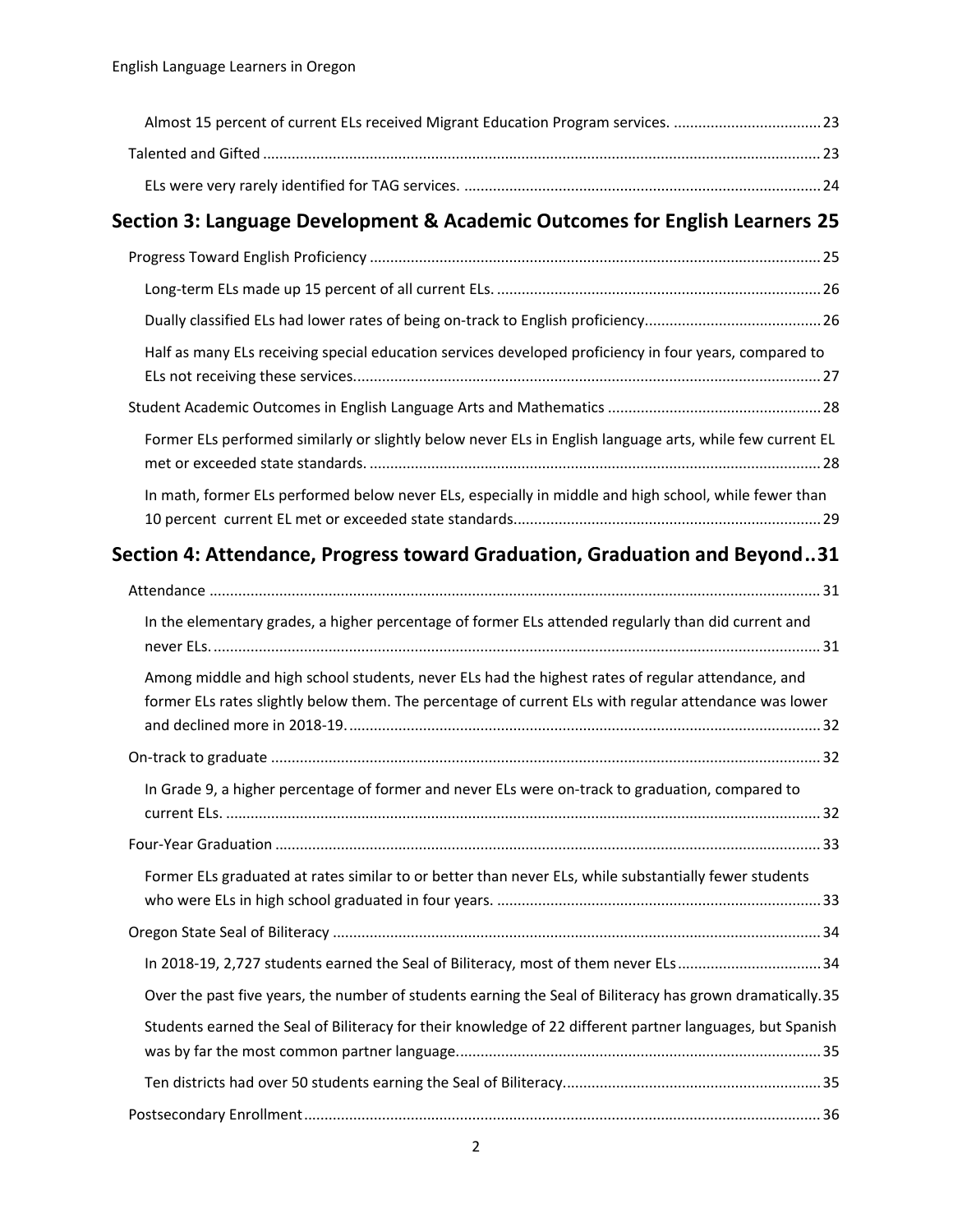| Section 6: State Revenues and Expenditures for English Learners 40                                                                                                                                                |  |
|-------------------------------------------------------------------------------------------------------------------------------------------------------------------------------------------------------------------|--|
|                                                                                                                                                                                                                   |  |
| Section 5: Instructional Programming for English Learners38                                                                                                                                                       |  |
|                                                                                                                                                                                                                   |  |
| Never ELs enrolled in post-secondary education at higher rates than did students who were current ELs<br>in high school. Rates of postsecondary enrollment of former ELs were very similar to those of never ELs. |  |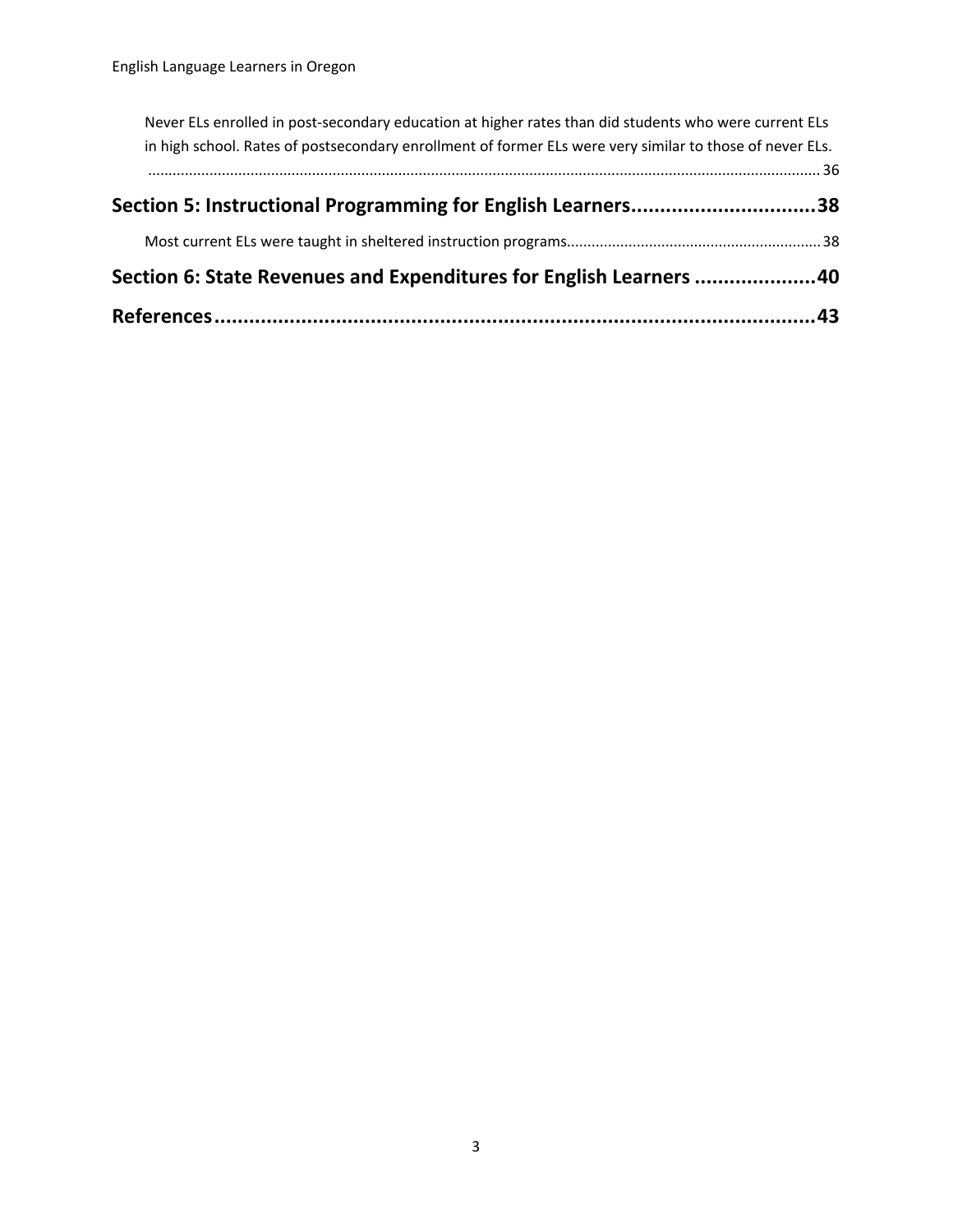### <span id="page-4-0"></span>**Acknowledgements**

**Informed Decisions Research, LLC** Theresa Deussen, Principal

**Office of the Director**  Mary Martinez-Wenzl, Senior Advisor

**Office of Child Nutrition, Research, Accountability, Fingerprinting, and Transportation** Brian Reeder, Assistant Superintendent, Research Team

Josh Rew, Psychometrician, Accountability Team

#### **Office of Equity, Diversity, and Inclusion**

Taffy Carlisle, Education Program Specialist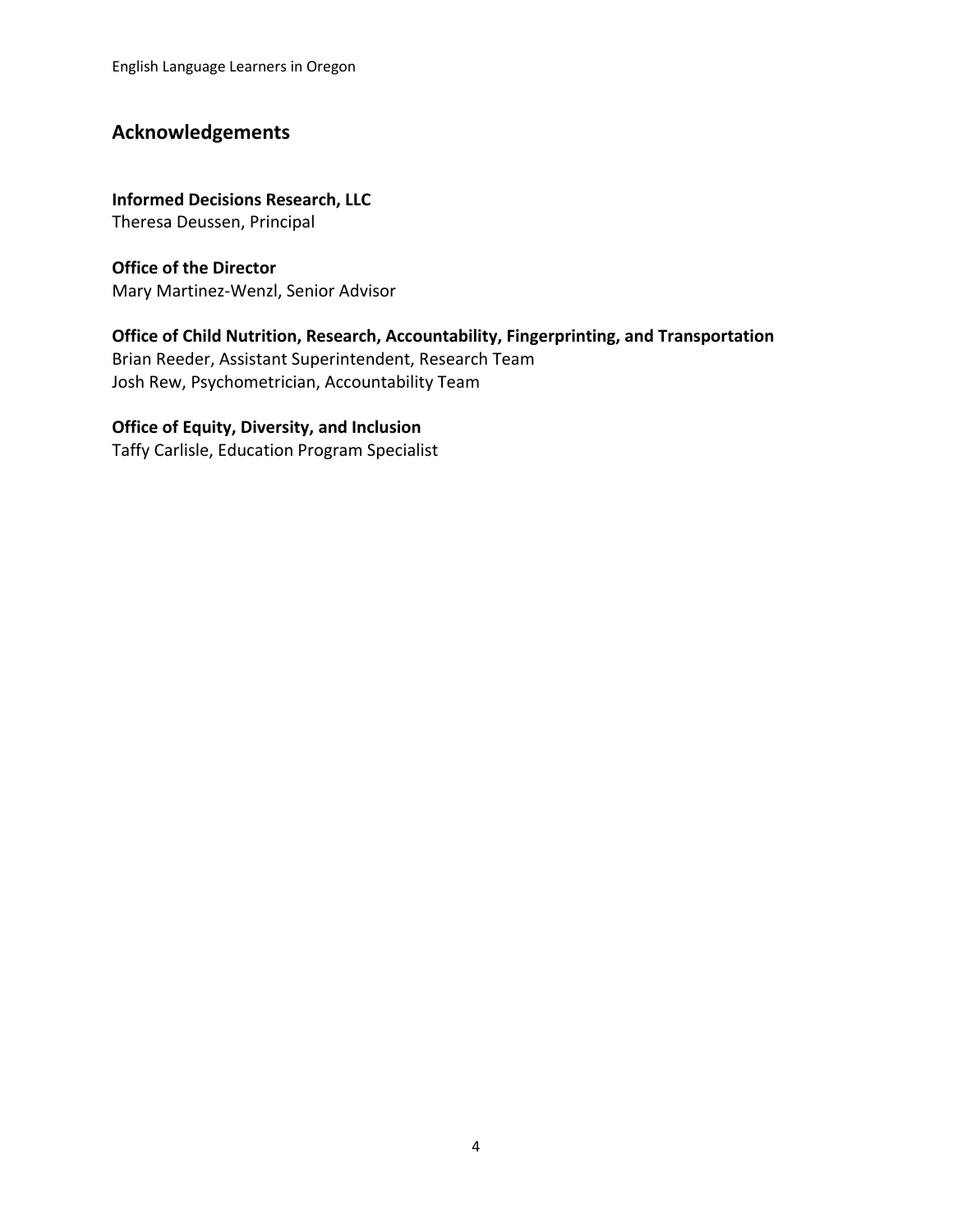### <span id="page-5-0"></span>**Executive Summary**

ORS 327.016 directs the Oregon Department of Education to prepare an annual report on English language learner program funding and student outcomes. The report is designed to describe the population of English Learners and to summarize state- and district-level progress in meeting the needs and objectives of students in English language learner programs. This report is also available on the [ODE website.](https://www.oregon.gov/ode/reports-and-data/LegReports/Pages/default.aspx) Any member of the public can contact the Government Relations & External Affairs Director for copy of the report.

### <span id="page-5-1"></span>**English Learners in Oregon's K-12 schools**

As of May 1, 2019, there were 102,786 students (about 18 percent of all Oregon students) who had direct experience with the state's English learner programs, as current or former English Learners (ELs). Within this student population, there was tremendous diversity in their lived experiences, and in the cultural and linguistic assets they brought to their schools and districts.

About half of those students (51,122 or 8.9 percent of all Oregon students) were classified as **current ELs**, meaning they were still developing their proficiency in English. A similar number (51,664 or 9.0 percent of Oregon students) were classified as *former ELs,* students who were at one time classified as current ELs, but had developed proficiency in English.

ELs were not distributed equally across Oregon school districts. The district with the highest percentage (Woodburn) had 32.5 percent of its students classified as current ELs. In contrast, more than two-thirds of districts either had no ELs at all or had fewer than 5 percent.

Other key features of the EL student population included:

- Most current ELs were in the elementary grades.
- The number of recently arrived ELs (new immigrant students) dropped in both 2017-18 and 2018-19, compared to the previous year.
- Spanish was by far the predominant home language of current ELs (spoken by 79 percent of them), but overall there were 165 unique languages spoken.
- About three-quarters (76 percent) of current ELs were Latino/a/x, and about one quarter (28.7 percent) of Latino/a/x students were current ELs. Nearly the same percentage of Pacific Islander students (27.9 percent) were current ELs.

### <span id="page-5-2"></span>**Participation in targeted programs**

The report also looked at the involvement of ELs in targeted federal and state programs: free or reducedprice lunch, special education, Migrant Education, and the Talented and Gifted program.

Key findings included:

• A higher percentage of both current and former ELs received free or reduced-price lunch, compared to students who were never classified as English Learners (never ELs)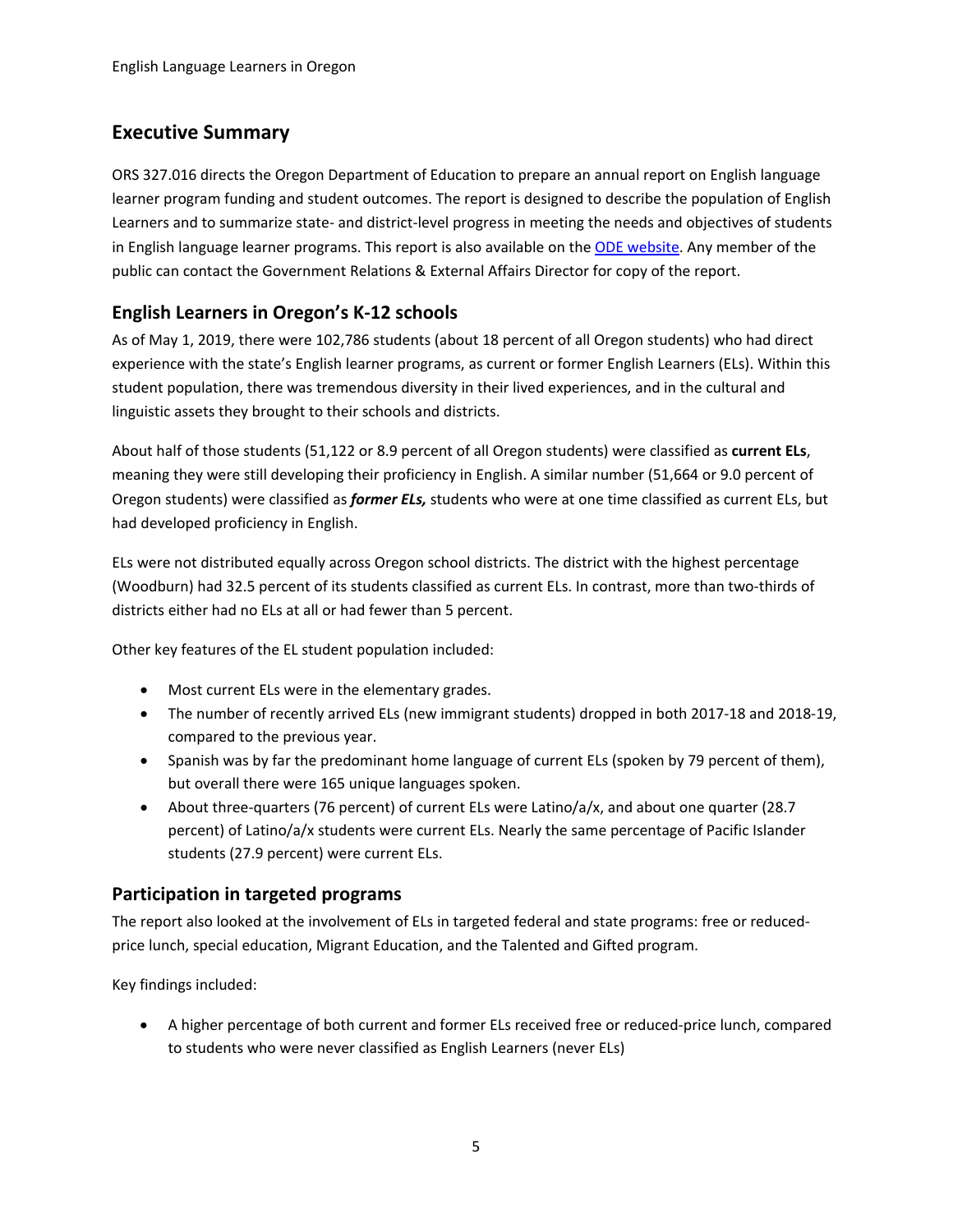- A higher percentage of current ELs received special education services compared to never ELs. However, when current and former ELs are combined into the ever EL group, the difference between ever ELs and never ELs almost entirely disappeared.
- Almost 15 percent of current ELs are also served in the Migrant Education program, more than half of these concentrated in just 11 school districts.
- While across the state 7.6 percent of never ELs were identified as Talented and Gifted, this figure was 5.9 percent for former ELs and just 0.5 percent for current ELs.

#### <span id="page-6-0"></span>**Progress Toward English Proficiency**

For the past three years, Oregon has tracked whether or not current ELs were on-track to reach English proficiency within seven years. About two-thirds of current ELs (66%) in elementary school were consistently on-track over the past three years. In contrast, current ELs in middle or high school were much less likely to be on-track; these were the students who struggled most to develop proficiency in English.

### <span id="page-6-1"></span>**Student Academic Outcomes in English Language Arts and Mathematics**

On state assessments of English language arts, former ELs performed similarly to never ELs in elementary and middle school and somewhat below never ELs in high school. Few current ELs, who were still developing their English proficiency, met state standards.

In math, a smaller percentage of former ELs performed below never ELs, especially in middle and high school, while few current ELs met or exceeded state standards

### <span id="page-6-2"></span>**Attendance**

Among elementary students, former ELs had the highest levels of regular attendance, regularly at least 5 percent higher than the rates for never ELs. Current ELs had regular attendance rates similar to but slightly below those of never ELs.

Among middle and high school students, never ELs had the highest rates of attendance, and former ELs rates slightly below them. Attendance for current ELs was lower.

#### <span id="page-6-3"></span>**Graduation**

Oregon collects data to determine whether students completing grade 9 are on-track to on-time graduation. In 2018-19, a higher percentage of former and never ELs in grade 9 were on-track to graduation, compared to current ELs.

When it comes to graduating in four years, former ELs graduated at rates similar to or better than never ELs, while substantially fewer students who were still ELs in high school graduated in four years.

#### <span id="page-6-4"></span>**Post-secondary enrollment**

Post-secondary enrollment rates for former ELs, that is, students who were once ELs but were reclassified in elementary and middle school, were very similar to those of never ELs; in both cases, about 60-64 percent of high school graduates enroll in college within 19 months of graduation.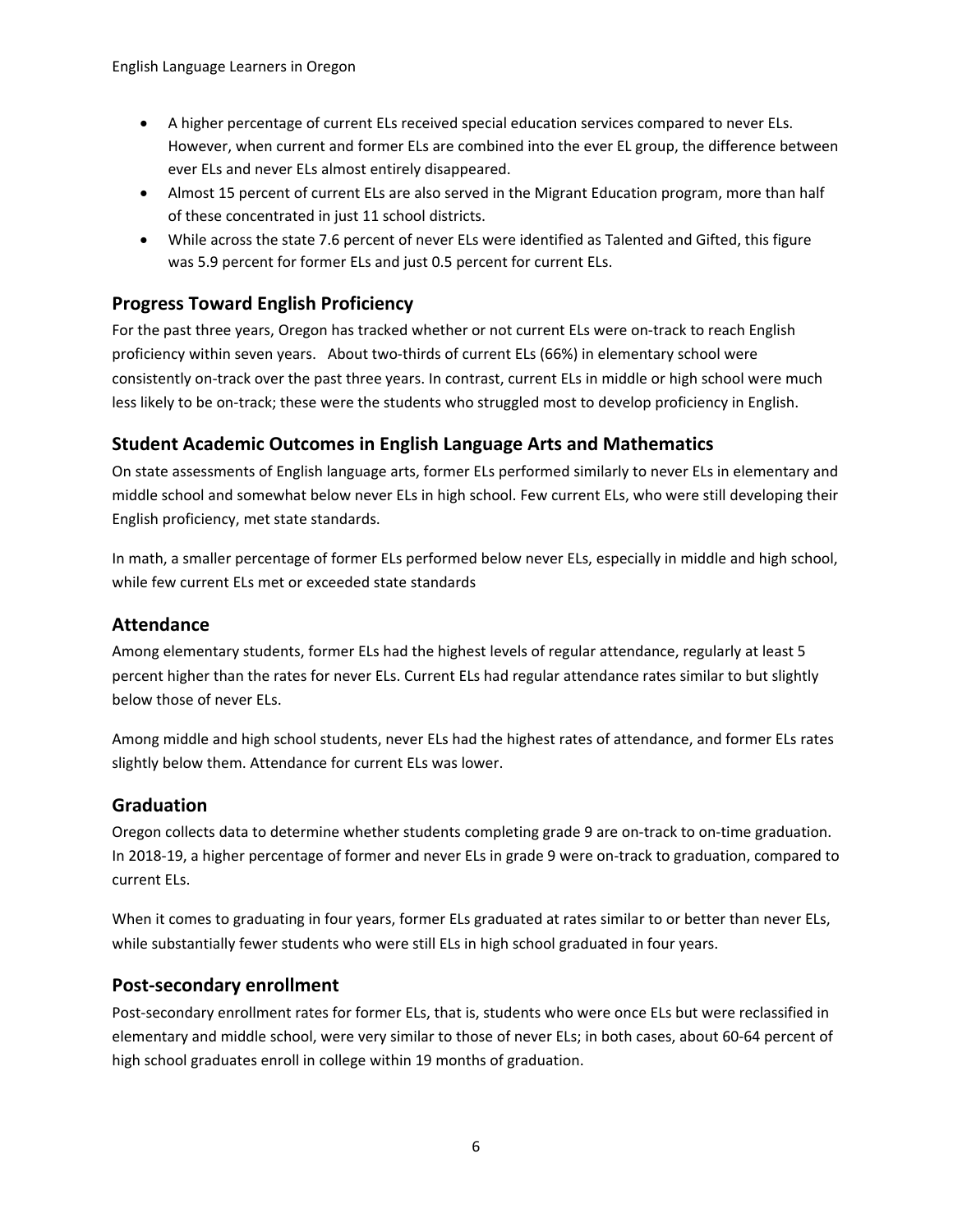In contrast, students who were still classified as ELs at any point in high school were much less likely to enroll in post-secondary education. About 45 percent of those students went on to college within 16 months of graduation, with some variation from one year to another over the past decade.

### <span id="page-7-0"></span>**Instructional Programming for English Learners**

Program models are different ways that ELs can receive instruction that helps them develop their English proficiency and also learn grade-level content. About 17 percent of ELs participated in bilingual or dual language programs in 2018-19. Most ELs (77.3%) of ELs participated in sheltered instruction programs, implying that they received all their instruction solely in English.

#### <span id="page-7-1"></span>**District revenues and expenditures**

As in reports from previous years, this report summarizes the ratio of expenditures to revenues. In 2018-19 that ratio was 1.04, higher than it was in the previous four years for which this ratio was reported.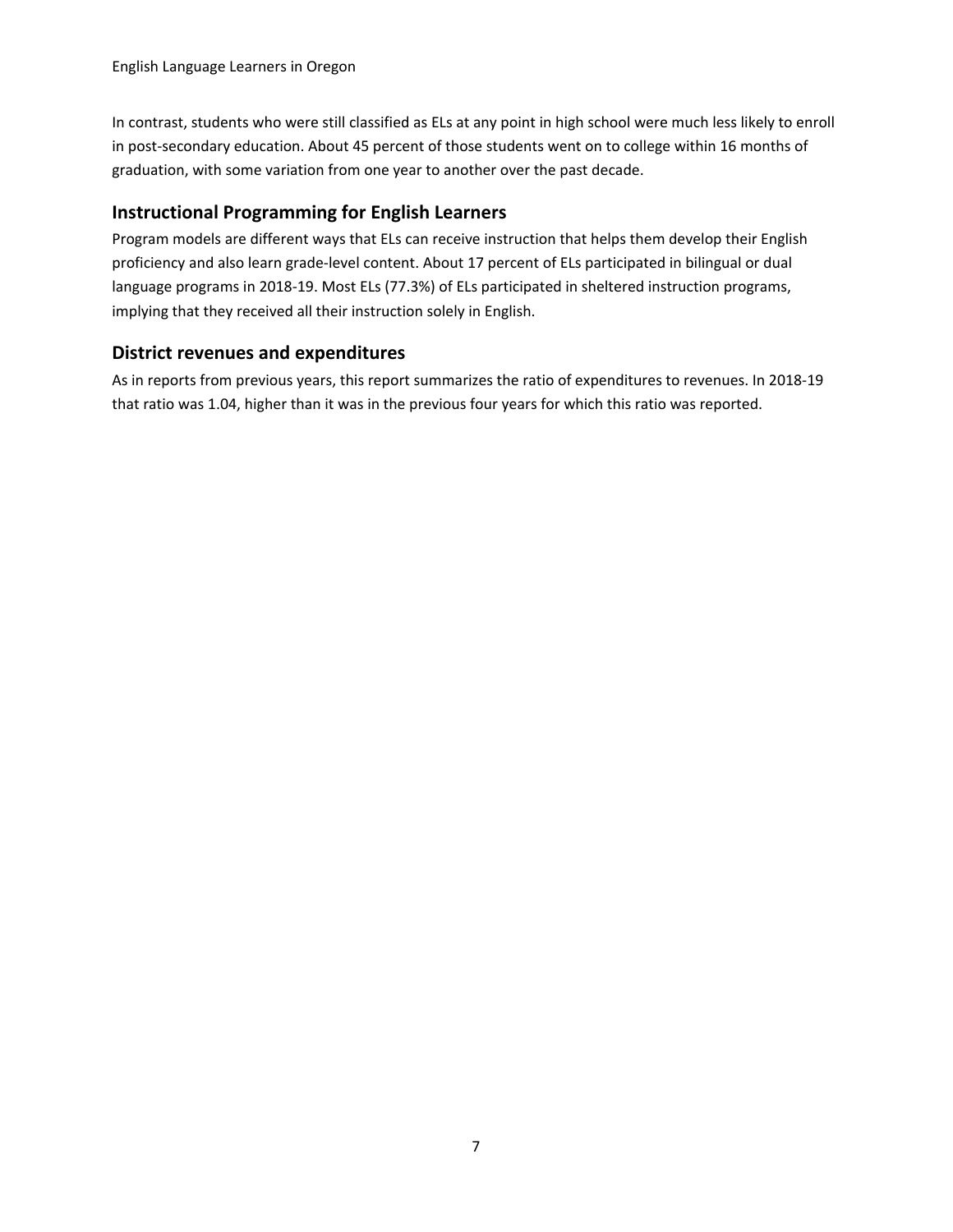### <span id="page-8-0"></span>**Introduction**

In 2018-2019, English Learners, and students who used to be English Learners, made up more than 18 percent of all students in Oregon, K-12. They form a vital part of our student communities and bring a variety of cultural and linguistic assets that enrich our schools and districts.

This report describes this diverse population of students, examines their academic progress and achievement, and summarizes information about some key aspects of the education they receive in our state.

### <span id="page-8-1"></span>**Why this report?**

ORS 327.016 directs the Oregon Department of Education to prepare an annual report on English language learner program funding and student outcomes. The report is designed to summarize state- and district-level progress in meeting the needs and objectives of students in English language learner programs. Specific information to be included in each report is as follows:

- English language learner student demographics
- Length of participation in English learner programs
- Participation in special education and related services
- Other information identified by the department.

In addition, the annual report must include financial information, specifically about

- Allocations to each school district from the State School Fund for students enrolled in English language learner programs
- The extent to which these district allocations are expended for students in English language learner programs
- The categories of expenditures for English language learner program funding.

Each year's report looks back at the prior school year, which for this year is the 2018-19 school year. This report is made available on the Oregon Department of Education website, submitted to House and Senate Education Committees, and provided to district school boards. State law requires the report to be made available at the district's main office and on school district websites.

### <span id="page-8-2"></span>**Structure of this report**

This report is divided into six sections:

Section 1: Demographics of English Learners Section 2: Participation in Targeted Programs Section 3: Language Development and Academic Achievement Section 4: Attendance, Progress toward Graduation, Graduation, and Beyond Section 5: Instructional Programming for English Learners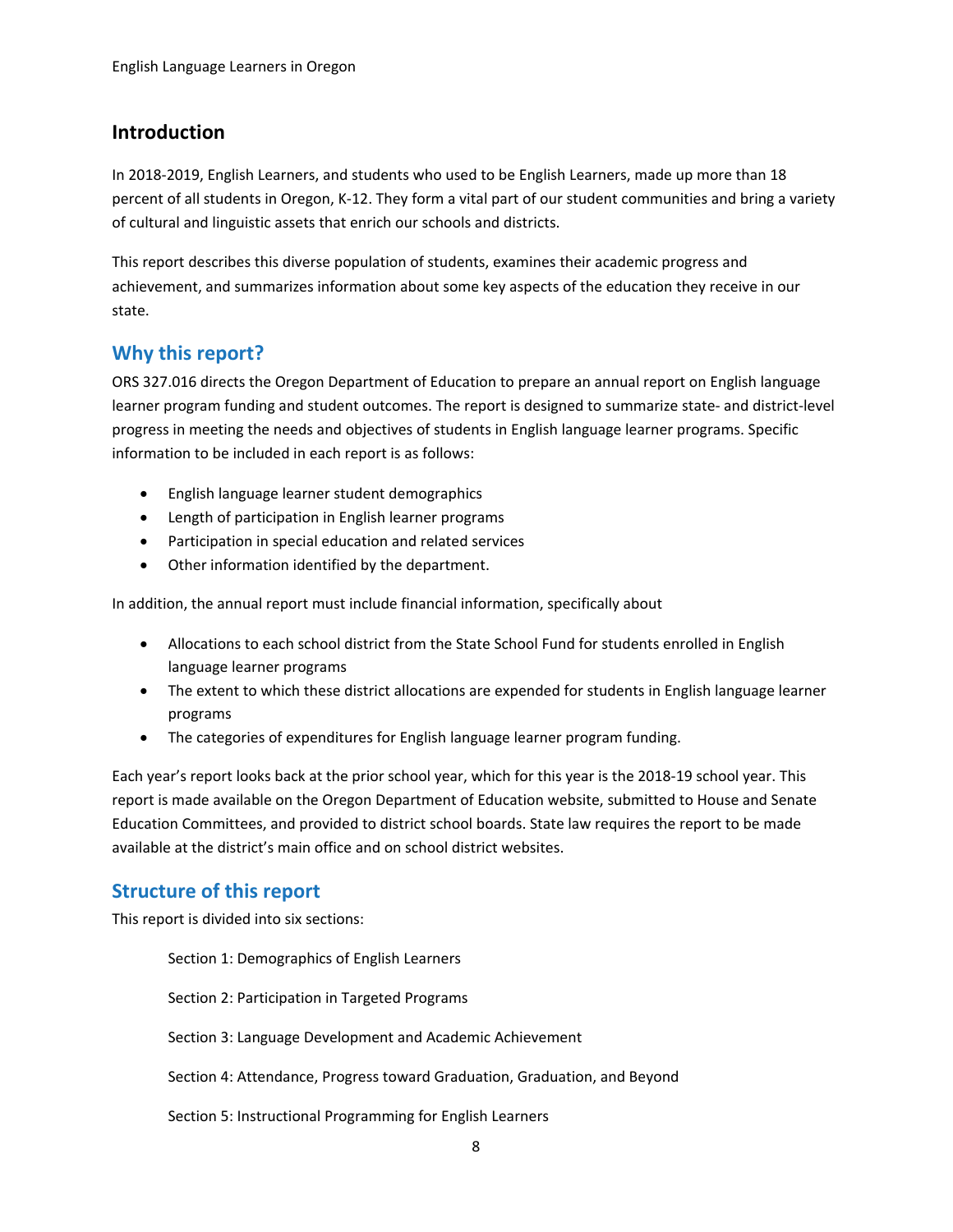#### Section 6: State Revenues and Expenditures for English Learners

Several aspects of this year's report differ from the reports issued in previous years. For example, where appropriate, this report provides comparisons to never ELs (students who have never been identified as English Learners). For the first time, it also includes information about instructional programs, that is, the way in which ELs are taught. Furthermore, in addition to describing statewide patterns, in some cases the report indicates which districts serve high percentages of certain types of students, such as students in Migrant Education or adolescent newcomers.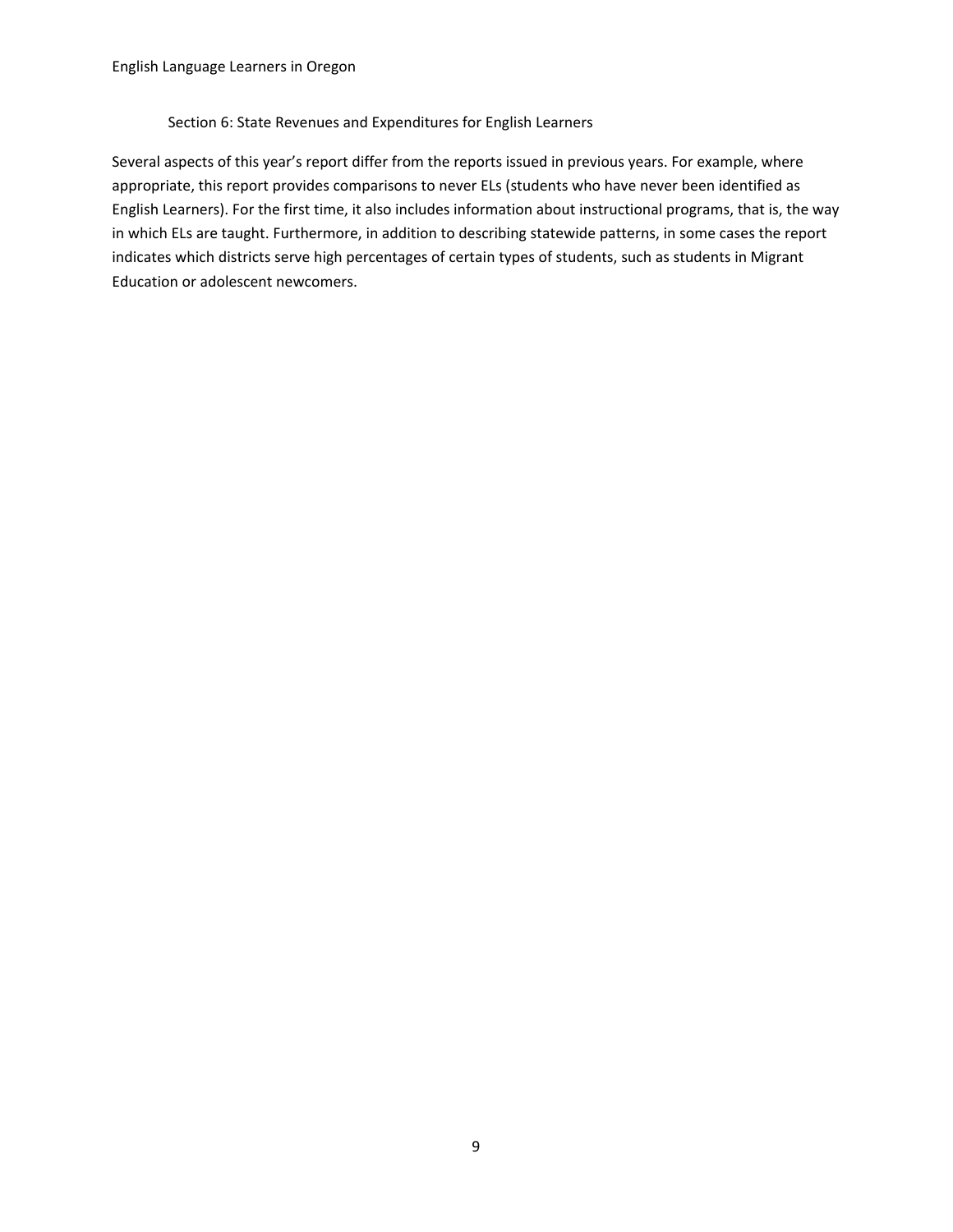### <span id="page-10-0"></span>**Section 1: Demographics of English Learners in Oregon in 2018-19**

As of May 1, 2019, there were 102,786 students in Oregon who had direct experience with the state's English learner programs, as current or former English Learners. Within this student population, there was tremendous diversity in their lived experiences, and in the cultural and linguistic assets they brought to their schools and districts.

This section summarizes the demographics of Oregon's English learner population, considering grade levels, interruptions in formal education among newcomer immigrant students, and racial, ethnic, and linguistic diversity.

### <span id="page-10-1"></span>**Current and Former English Learners**

 $\overline{a}$ 

*Current English Learners (ELs)* are students who have limited English language proficiency either because English is not their native language or because they come from an environment where a language other than English has had a significant impact on their English proficiency.

In 20[1](#page-10-2)8-19, 51,122 of Oregon's 575,195 K-12 students, or 8.9 percent, were classified as current ELs.<sup>1</sup> This is the lowest percentage of current ELs in the state over the past decade (Figure 1).





A similar number (51,664 or 9.0%) were classified as *former English Learners*. This simply means that these students were at one time classified as current ELs, but because they had developed proficiency in English, they were no longer eligible for services provided to ELs. Research does suggest, however, that former ELs

<span id="page-10-2"></span><sup>&</sup>lt;sup>1</sup> This number, like other counts presented in the report, represents the number of current ELs enrolled in Oregon schools on the first school day in May, 2019. The total count of students can fluctuate from day to day, as students enroll in or leave schools. Using the first school day in May provides a consistent point of reference for the numbers in this report.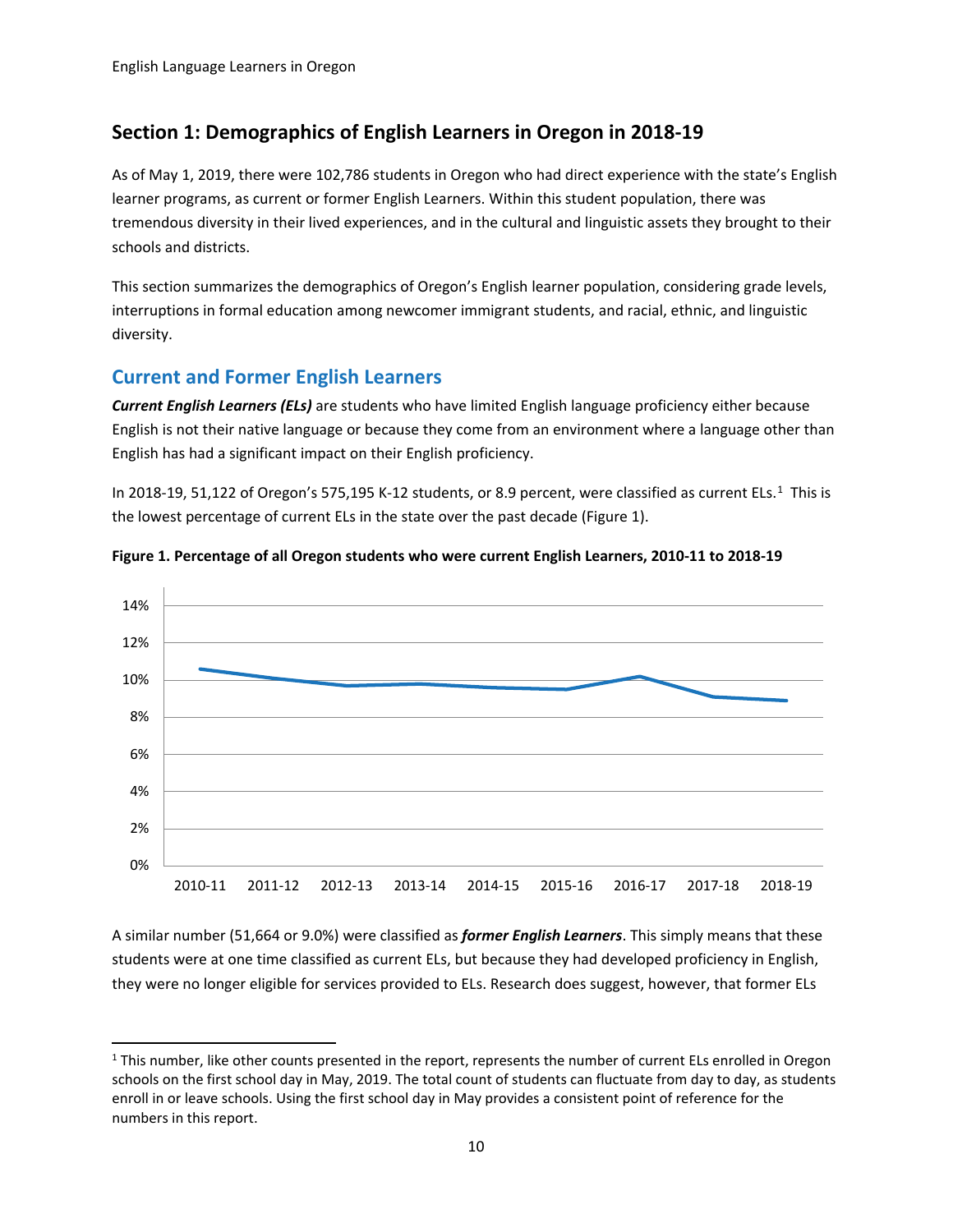may still need support to develop high levels of proficiency in academic English, the English needed to be successful in school (de Jong 2004; Flores, Batalova & Fix, 2012).

To better understand the experiences and outcomes for ELs over time, it is useful to compare what are called *ever ELs* (a group comprised of both current and former ELs) to *never ELs* (students who have never been classified as English Learners. Without this type of comparison, it can be easy to underestimate the achievement of English Learners, who tend to perform at lower levels while still developing their English, but who, once proficient, often perform academically at significantly higher levels (Hopkins, Thompson, Linquanti, Hakuta & August, 2013). In 2018-19, 17.9 percent of Oregon students were ever ELs, while 82.1 percent were never ELs.

Figure [2](#page-11-0) depicts the change in the number of current, former and never ELs in Oregon over the past decade.<sup>2</sup> In general, it depicts a growing population of ever ELs in the state, peaking in 2016-17 at 106,543 and declining slightly since then to 102,799 students.



**Figure 2. Number of current, former, and ever ELs in Oregon, 2010-11 to 2018-19**

<span id="page-11-0"></span><sup>&</sup>lt;sup>2</sup> The count of former ELs was limited prior to 2012-13 and may still have contained some minor inaccuracies for a couple of years afterwards, so it is possible that the ratio of current to former ELs may have changed less than the graph suggests.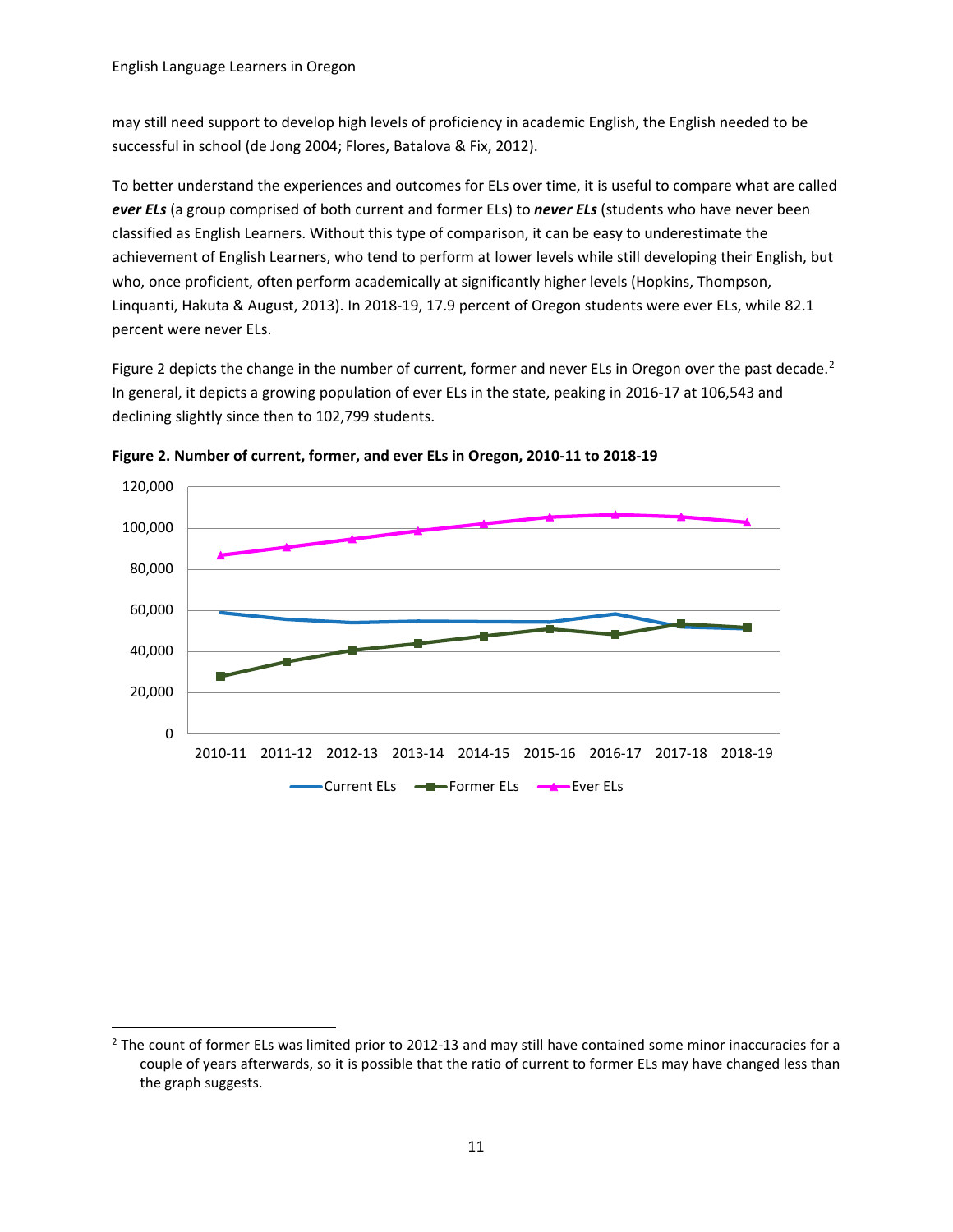### <span id="page-12-0"></span>**Characteristics of current English Learners in Oregon**

#### <span id="page-12-1"></span>**Most current English Learners were in the elementary grades.**

Although there were current ELs at every grade level, two-thirds of them (67.5%) were in kindergarten through fifth grade. Far fewer were in middle school (grades 6-8, 18.9%) or in high school (grades 9-12, 13.6%). This makes sense, given that most ELs develop proficiency in English by the end of elementary school.

#### <span id="page-12-2"></span>**English Learners were not evenly distributed across Oregon districts.**

Oregon has 197 school districts. In 2018-19, 143 districts served current ELs, while 54 did not serve any. An additional 46 served between 1 to 19 current ELs, which means they have too few current to be identified for EL-specific improvement under state accountability guidelines.

Figure 3 provides a depiction of the distribution of current ELs across Oregon districts. The total number of current ELs in 2018-19 was plotted along the *x* axis. While most districts are clustered at the lefthand corner, with zero or few current ELs, there were six districts with more than 2,000 current ELs. As some of those districts were larger, however, even large populations of ELs might make up fewer than 10 or 15 percent of the student population (reflected by the *y* axis). Thus districts faced very different situations in terms of both the number of ELs they educated and/or the percentage of their student population who required EL services.



**Figure 3. Scatterplot comparing the number of current ELs in individual districts with the percentage of all students in the district who were current ELs.**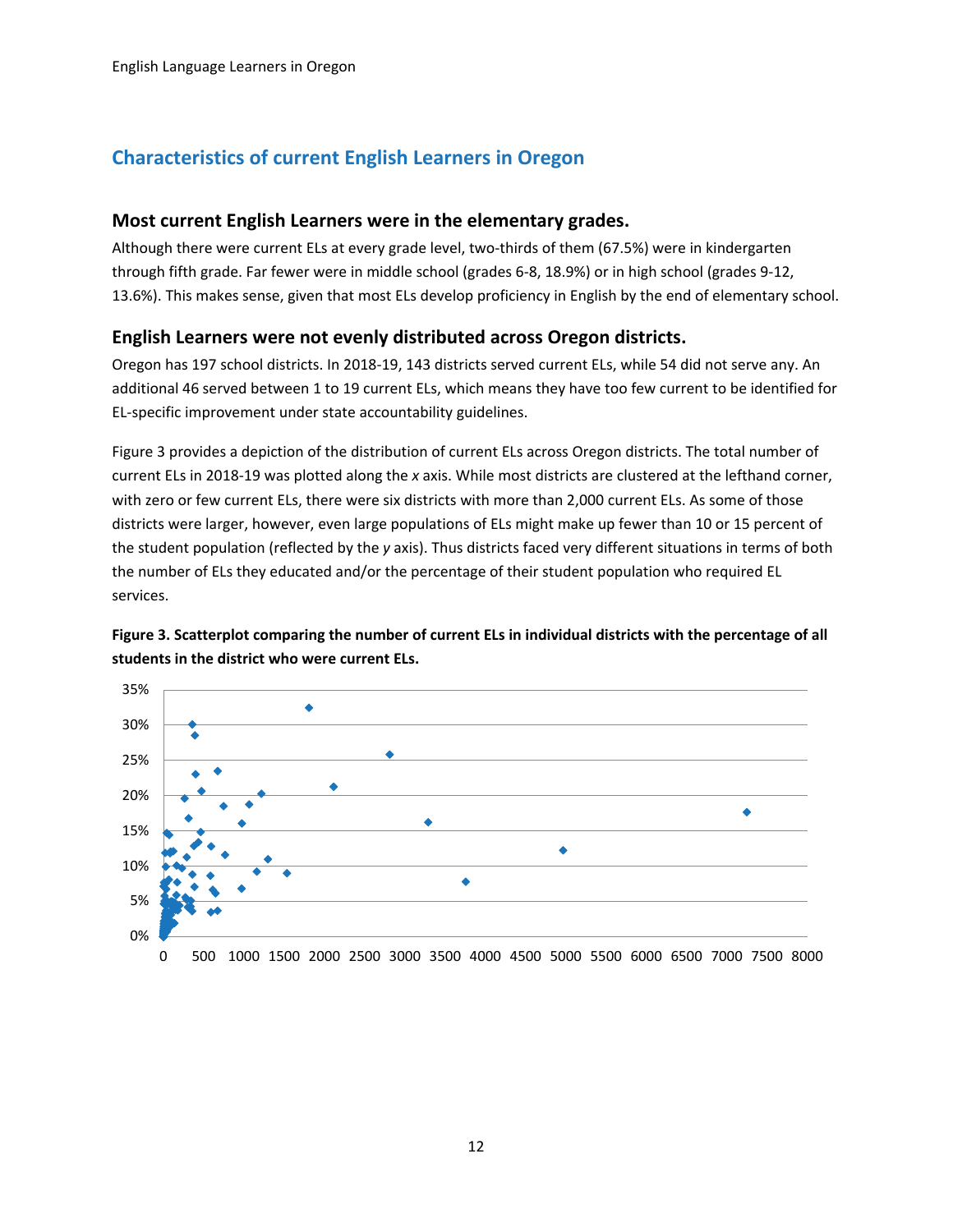This variation can be seen as well in Table 1, which reports on the six districts with the highest numbers of current ELs (Salem-Keizer, Beaverton, Portland, Hillsboro, Reynolds, and David Douglas), as well as the six with the highest percentage of ELs (Woodburn, Nyssa, Umatilla, Reynolds, Jefferson County, and Milton-Freewater). Note that only Reynolds appears in both lists, and many of those districts with the highest percentage of ELs have comparatively small numbers of students.

| <b>District Name</b> | <b>Number of Current ELs</b> | <b>Percentage of Current ELs</b> |
|----------------------|------------------------------|----------------------------------|
| Salem-Keizer         | 7,249                        | 17.7%                            |
| <b>Beaverton</b>     | 4,966                        | 12.3%                            |
| Portland             | 3,756                        | 7.8%                             |
| Hillsboro            | 3,290                        | 16.2%                            |
| Reynolds             | 2,810                        | 25.8%                            |
| David Douglas        | 2,114                        | 21.3%                            |
| Woodburn             | 1,808                        | 32.5%                            |
| <b>Nyssa</b>         | 358                          | 30.1%                            |
| Umatilla             | 391                          | 28.6%                            |
| Jefferson County     | 674                          | 23.5%                            |
| Milton-Freewater     | 399                          | 23.1%                            |

**Table 1. Districts with the highest number and percentage of current ELs, 2018-19**

### <span id="page-13-0"></span>**The number of recent arrivers declined since 2016-17.**

The term *recent arrivers* refers to students who were born outside of the U.S. and Puerto Rico and who have been educated in the U.S. for fewer than three cumulative years, that is, recent immigrants. They can be current, former or never ELs, but the majority are current ELs.

In 2018-19, 4,666 Oregon students were classified as recent arrivers. This number is very similar to the prior year's count (4,683) but a sharp reduction from 2016-17 (6,263, see Figure 4.)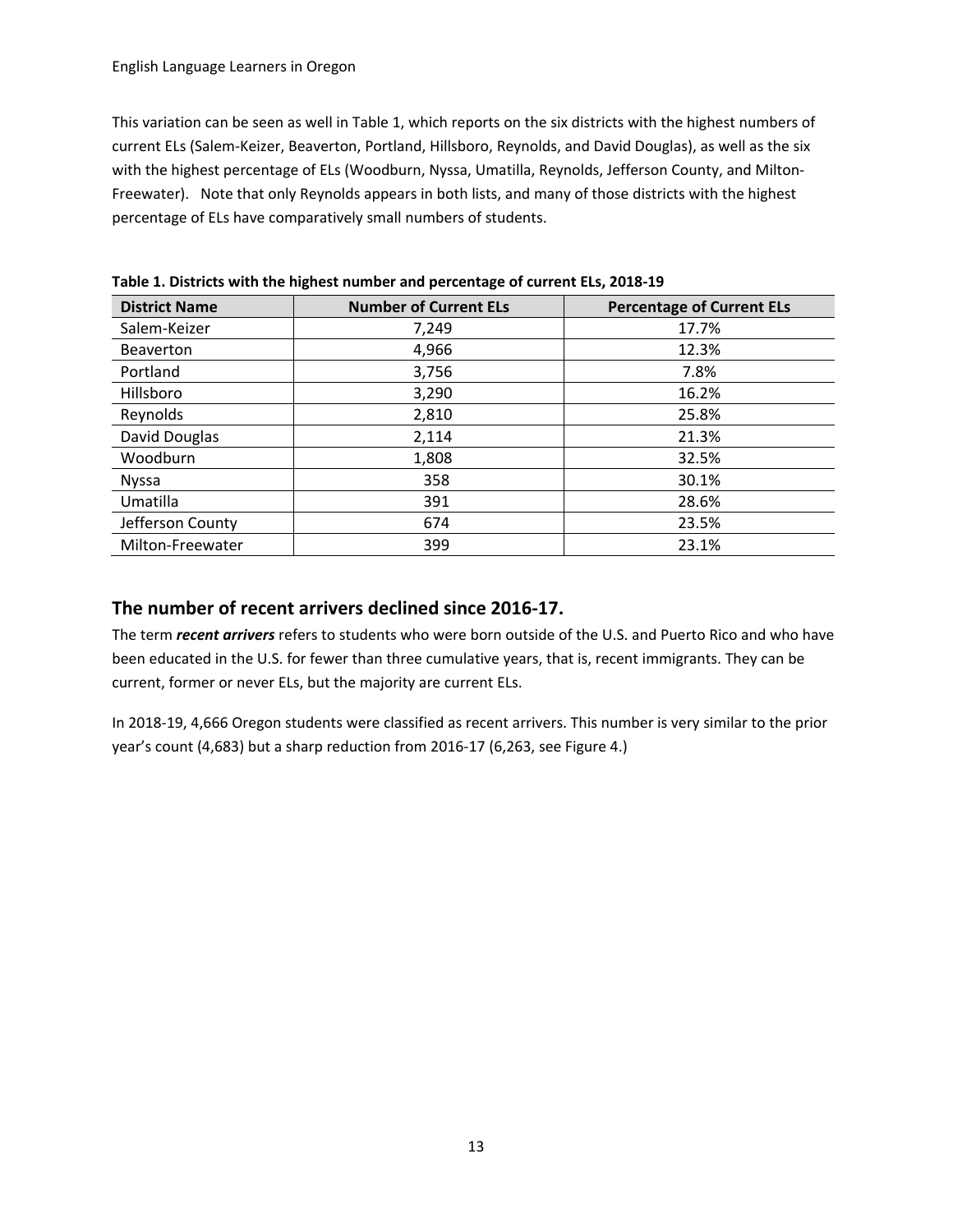

**Figure 4. Number of recently arrived Oregon students, 2011-12 to 2018-19**

**Most recent arrivers (58.8%) were in the elementary grades**, but 16.2 percent were in grades 6-8 and 24.9 percent were in high school. ELs who are recent arrivers in middle and high school generally face particularly big challenges, since they have to learn the language while also using English-language textbooks and lectures to learn the content of their courses in a variety of subject areas (Short & Fitzsimmons, 2007). Recent arrivers in the secondary grades are often called *adolescent newcomers*, and districts sometimes design specialized programs to serve their unique language and cultural needs.

Statewide, the total number of adolescent newcomer ELs in 2018-19 was 1,921. Not all districts served many adolescent newcomers, but six Oregon districts each had at least 100 such students in 2018-19 (Table 2).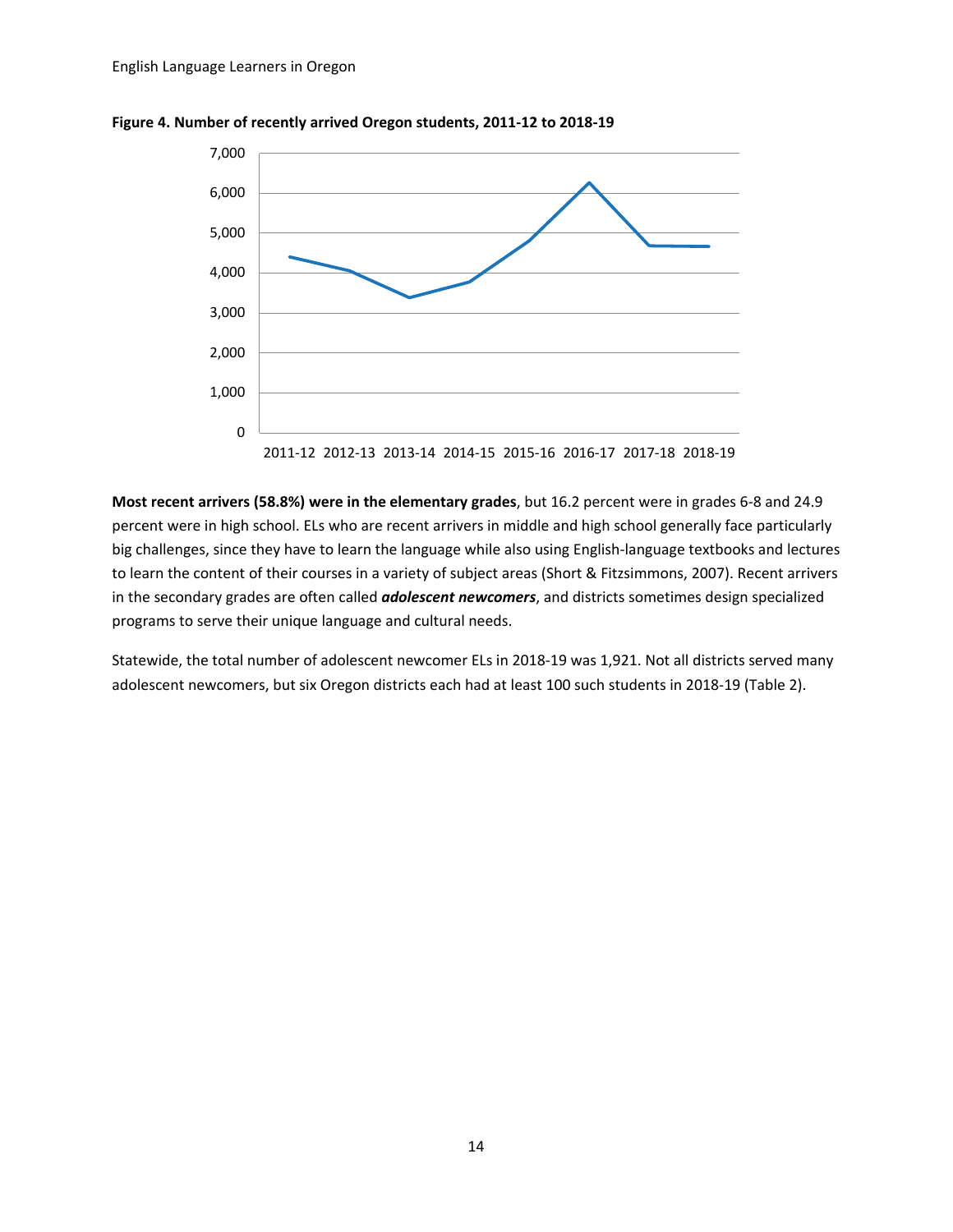| <b>District</b>        | <b>Number of Adolescent Newcomers</b><br>(Recently Arrived ELs in<br>Middle or High School) |
|------------------------|---------------------------------------------------------------------------------------------|
| <b>Portland Public</b> | 263                                                                                         |
| Salem-Keizer           | 184                                                                                         |
| <b>Beaverton</b>       | 182                                                                                         |
| David Douglas          | 175                                                                                         |
| Reynolds               | 124                                                                                         |
| Hillsboro              | 100                                                                                         |

**Table 2. Districts serving at least 100 adolescent newcomers (recently arrived ELs in middle or high school) in 2018-19**

### <span id="page-15-0"></span>**In 2018-19, 884 ELs had experienced interruptions in their education.**

Some current and former ELs had their education interrupted or received limited formal education before arriving in the U.S. school system. Often, these were immigrant or refugee students who had spent time in refugee camps or whose process of immigration to the U.S. prevented them from attending school for a time. These students are classified as *Students with Limited or Interrupted Formal Education,* sometimes abbreviated as SIFE or SLIFE.

Students are counted as SLIFE students if they are

Immigrant students or ELs who enter school in the U.S. after grade two and

- a Have had at least two fewer years of schooling than their peers of the same age, and
- b Function at least two years below their expected grade level in reading and in mathematics, and
- c May be preliterate in their native language.

SLIFE students face unique circumstances. In addition to having missed at least two years of schooling, some arrive having experienced significant trauma. Schools need to find ways to serve SLIFE EL students without placing them in classes with younger students, since forming relationships with peers, including non-EL peers, is a factor that appears to improve academic outcomes (Browder 2014).

The state began collecting data on the number of students with limited or interrupted formal education in 2015-16. For the 2018-19 school year, districts reported a total of 884 ELs with limited or interrupted formal education across Oregon (about 1.7% of all current ELs). As Figure 5 illustrates, the number of students with limited or interrupted formal education has increased each year since data were first collected in 2015-16. However, it is not clear whether that represents a genuine growth in the number of students or rather the improved ability of districts to collect and report the data to the state.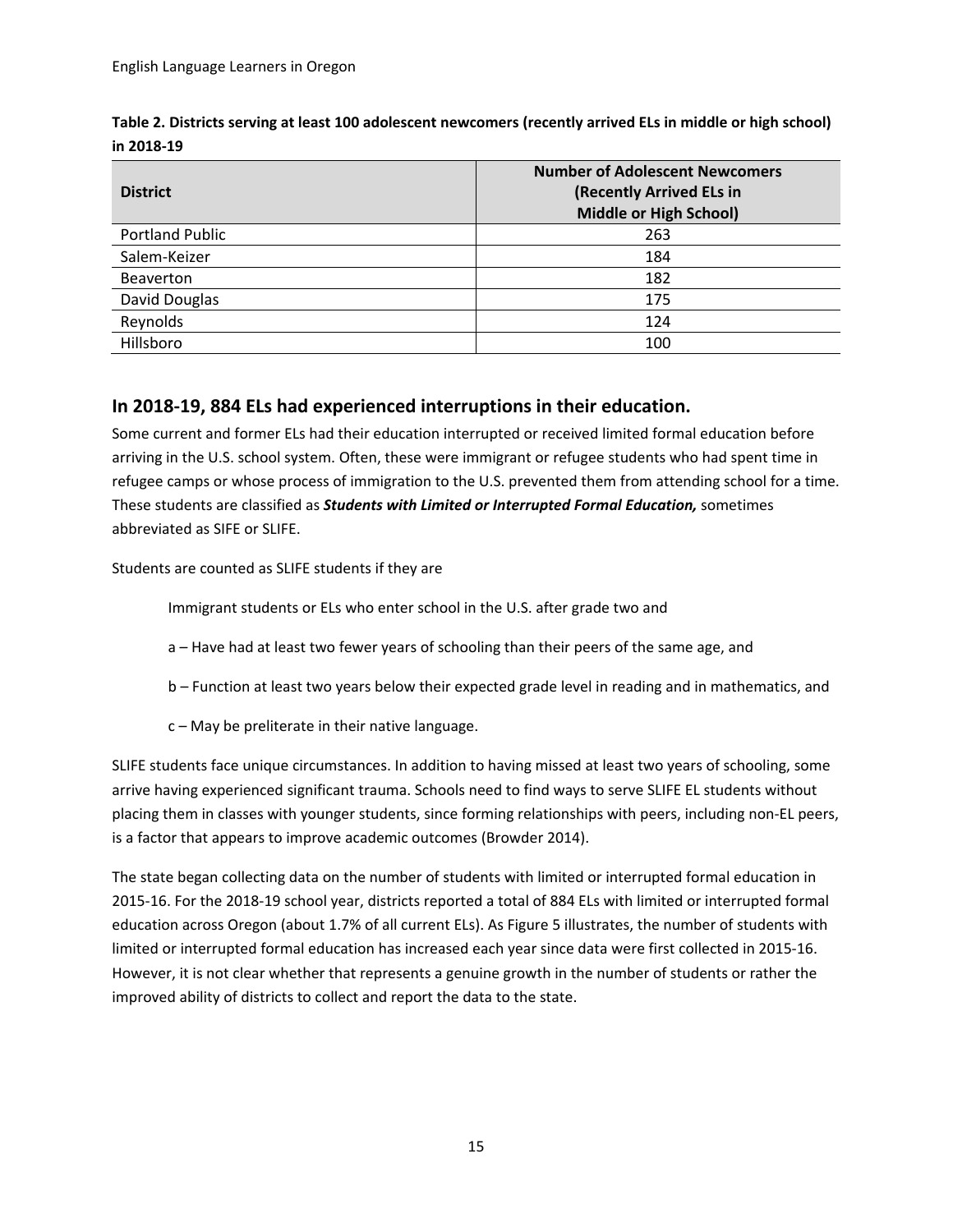

**Figure 5. Number of current ELs with interrupted formal education, 2015-16 to 2018-19**

Most students with limited or interrupted formal education were in high school (55.4%). Another 26.8 percent were in the middle school grades (grades 6-8), and only 17.7 percent were in the elementary grades.

The challenges involved in serving students with limited or interrupted formal education did not show up evenly across Oregon districts. Instead, ELs with limited or interrupted formal education were for the most part concentrated in a few districts. Twelve districts in the state, identified in Table 3, served at least 20 ELs with limited or interrupted formal education in 2018-19. These twelve districts alone served over 80 percent of all the SLIFE students in Oregon. Note that five of the six of the districts serving many adolescent newcomers (Table 2) also serve significant numbers of ELs with interrupted formal education (Portland Public, Salem-Keizer, Beaverton, Reynolds, and Hillsboro).

| <b>District</b>        | Number of ELs with limited or interrupted |  |
|------------------------|-------------------------------------------|--|
|                        | formal education                          |  |
| <b>Beaverton</b>       | 138                                       |  |
| Reynolds               | 121                                       |  |
| Hermiston              | 117                                       |  |
| Hillsboro              | 103                                       |  |
| <b>Portland Public</b> | 83                                        |  |
| South Lane             | 31                                        |  |
| Salem-Keizer           | 31                                        |  |
| Ontario                | 25                                        |  |
| Centennial             | 25                                        |  |
| Forest Grove SD 15     | 25                                        |  |
| Springfield SD 19      | 24                                        |  |

**Table 3. Districts serving at least 20 current ELs with interrupted formal education in 2018-19**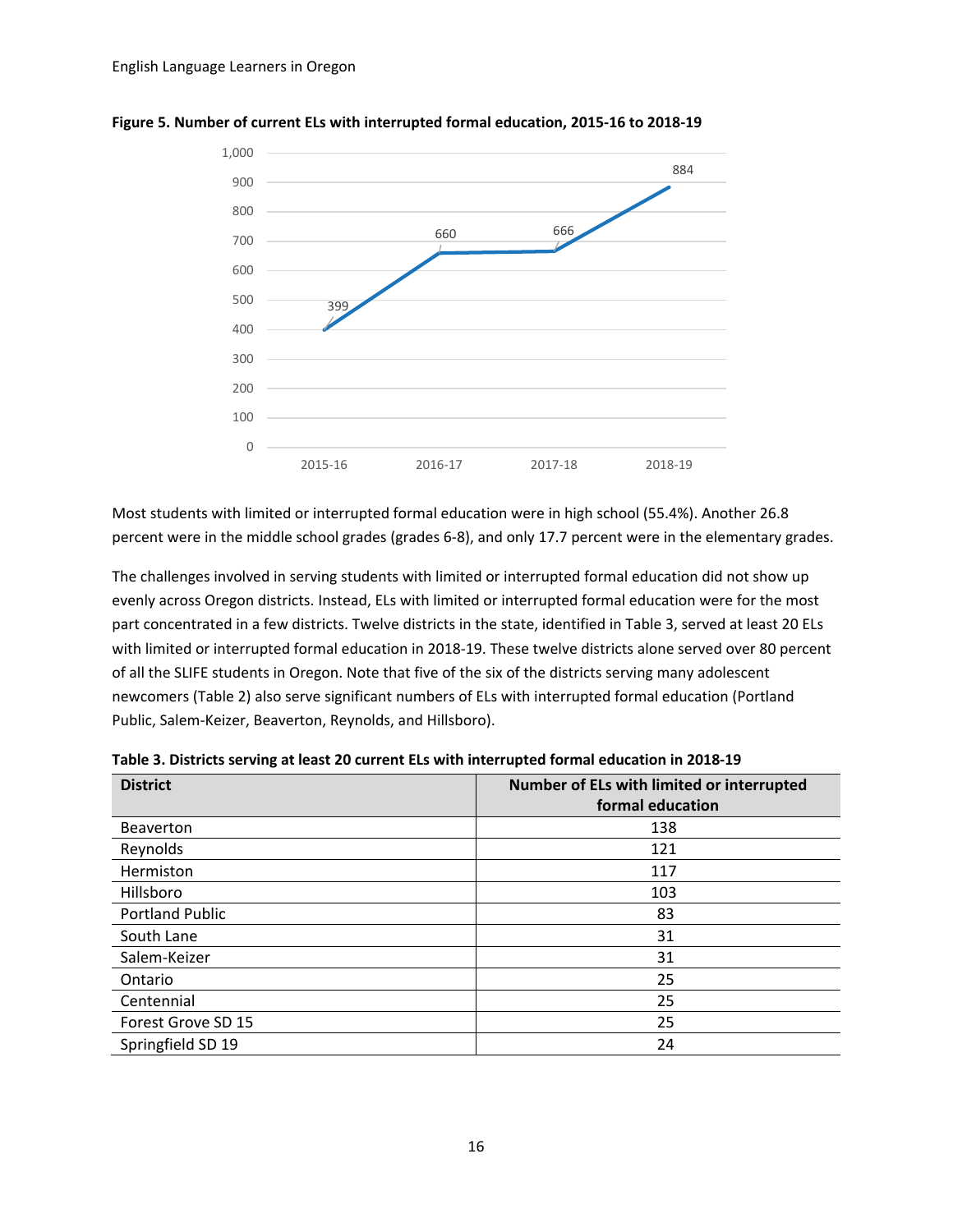#### <span id="page-17-0"></span>**ELs across the state spoke 165 unique languages.**

Statewide, current ELs spoke about 165 different languages at home. By far the most prevalent home language among Oregon ELs was Spanish, spoken at home by 79.0 percent of all ELs. The four next most common languages were Russian, Vietnamese, Chinese, and Arabic. Taken together, these top five languages represent 88.3 percent of home languages among ELs. However, some of the other languages were very common in individual schools or districts.

| Language          | <b>Number of ELs with this</b> |          |
|-------------------|--------------------------------|----------|
|                   | Language                       | Language |
| Spanish           | 40,411                         | 79.0%    |
| <b>Russian</b>    | 1,564                          | 3.1%     |
| Vietnamese        | 1,114                          | 2.2%     |
| Chinese           | 1,091                          | 2.1%     |
| Arabic            | 964                            | 1.9%     |
| English $3$       | 833                            | 1.6%     |
| Somali            | 700                            | 1.4%     |
| "Other languages" | 685                            | 1.3%     |
| Chuukese          | 623                            | 1.2%     |
| Ukrainian         | 402                            | 0.8%     |
| Marshallese       | 372                            | 0.7%     |
| Japanese          | 348                            | 0.7%     |
| Mayan languages   | 306                            | 0.6%     |
| Korean            | 299                            | 0.6%     |

**Table 4. Most prevalent documented languages of origin among current ELs, 2018-19**

Home languages other than Spanish tended to be concentrated in a few districts. Figure 6 provides a map illustrating the number of different home languages in different Oregon districts. A few districts, mostly in the Portland metropolitan area and around Salem, serve students with over 60 unique home languages.

<span id="page-17-1"></span><sup>&</sup>lt;sup>3</sup> All 833 ELs with English as the home language identified as American Indian / Alaska Native.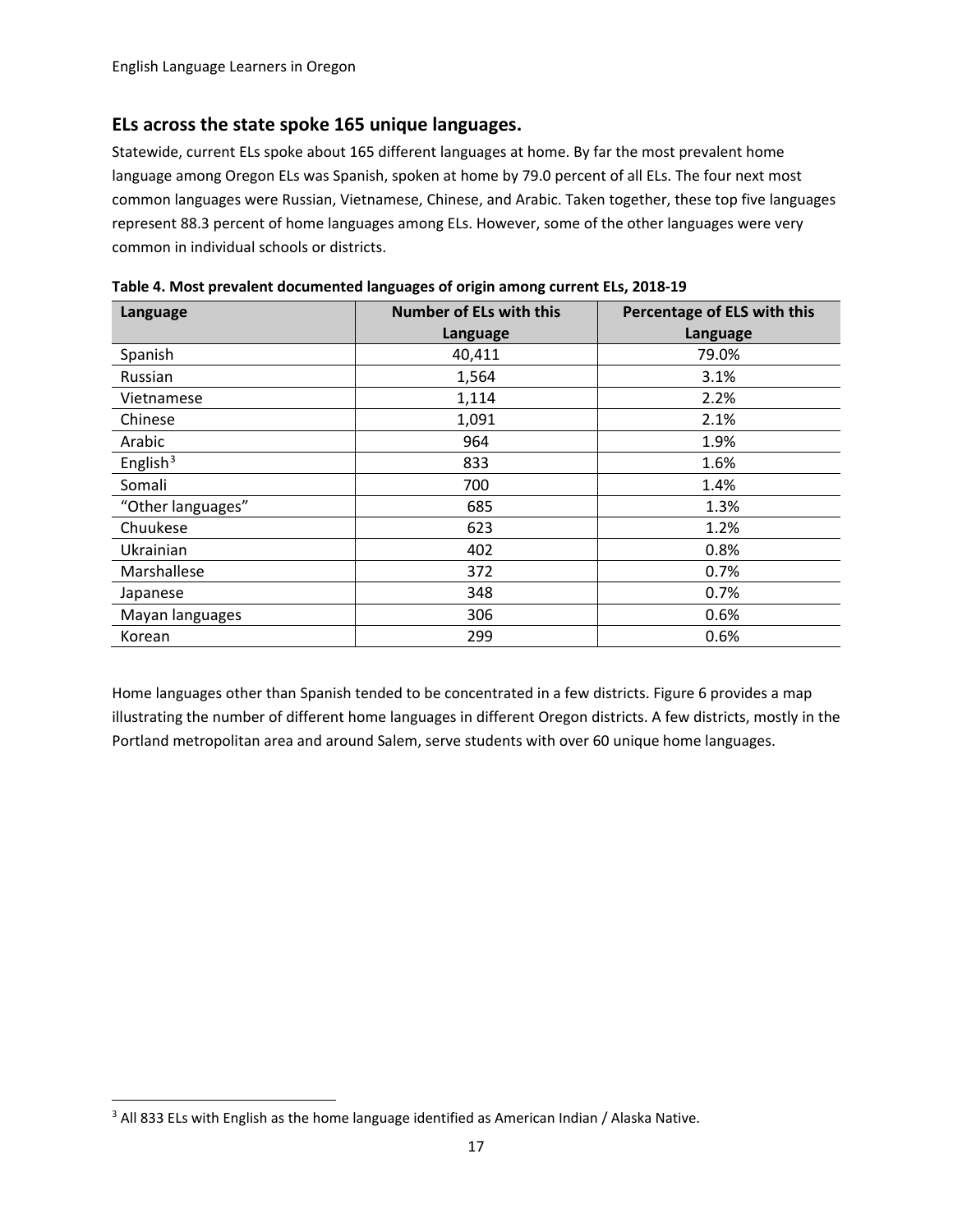

#### **Figure 6. Geographic distribution of home languages across Oregon districts, 2018-19**

In recent years, the number of students speaking Somali, Mesoamerican languages, and some other languages have increased. The Oregon Department of Education is updating the way districts report home languages of ELs to allow for more detailed and accurate reporting in the future.

### <span id="page-18-0"></span>**The vast majority of current ELs are Latino/a/x.**

Of the 51,122 current ELs in Oregon in 2018-19, 38,794 (75.9%) were Latino/a/x. Slightly over 8 percent each were White and Asian, while smaller percentages were Black, Pacific Islander, American Indian, or multi-racial (Figure 7).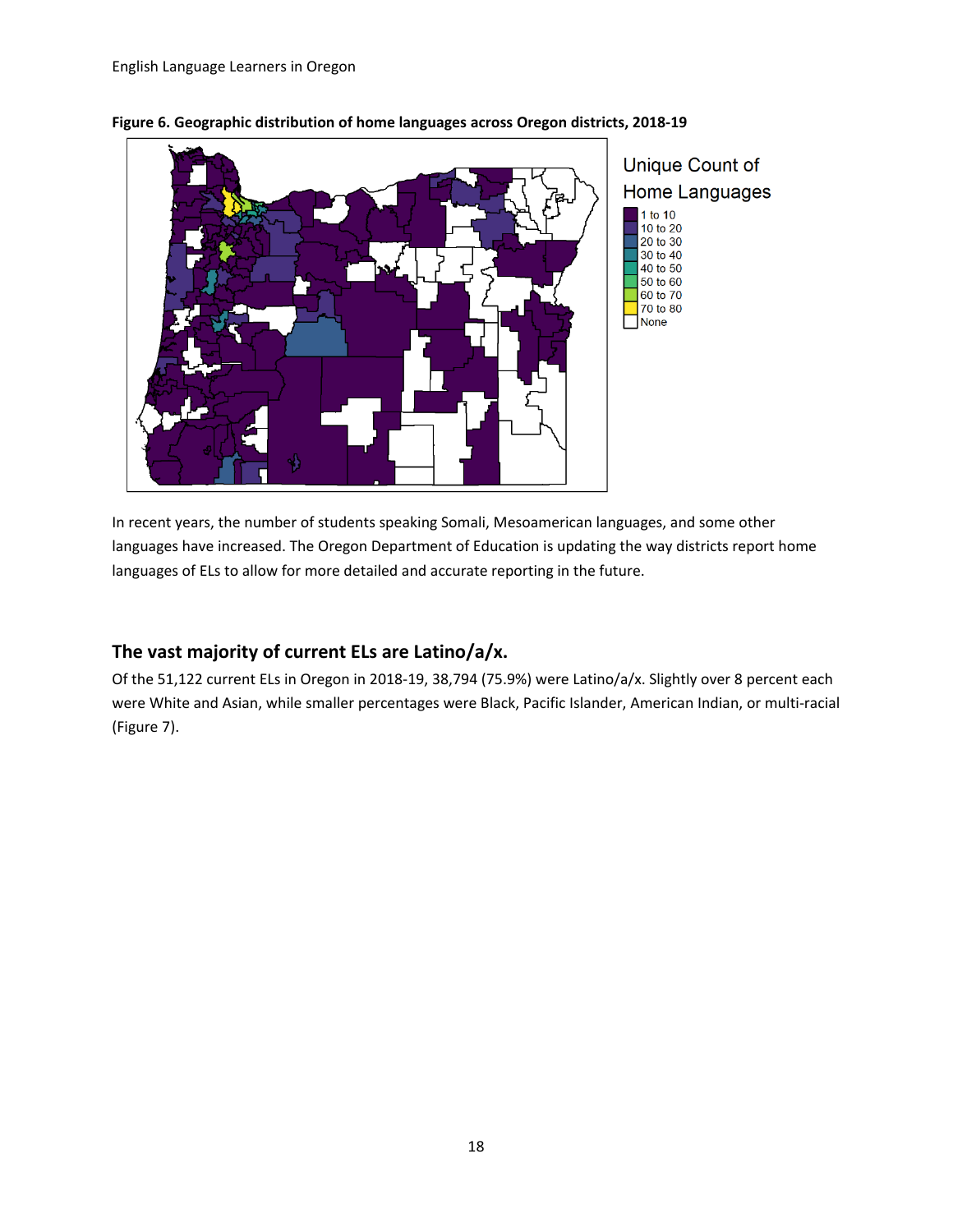

#### **Figure 7. Percentage of current ELs by race/ethnicity, 2018-19**

This does not imply, however, that most Latino/a/x students in Oregon were ELs; in fact, a little over a quarter of them were. This was also true of Pacific Islander students. Figure 8 depicts the percentage of students within each racial or ethnic group that were current ELs in 2018-19.

**Figure 8. Percentage of each racial or ethnic group who were current ELs, 2018-19**

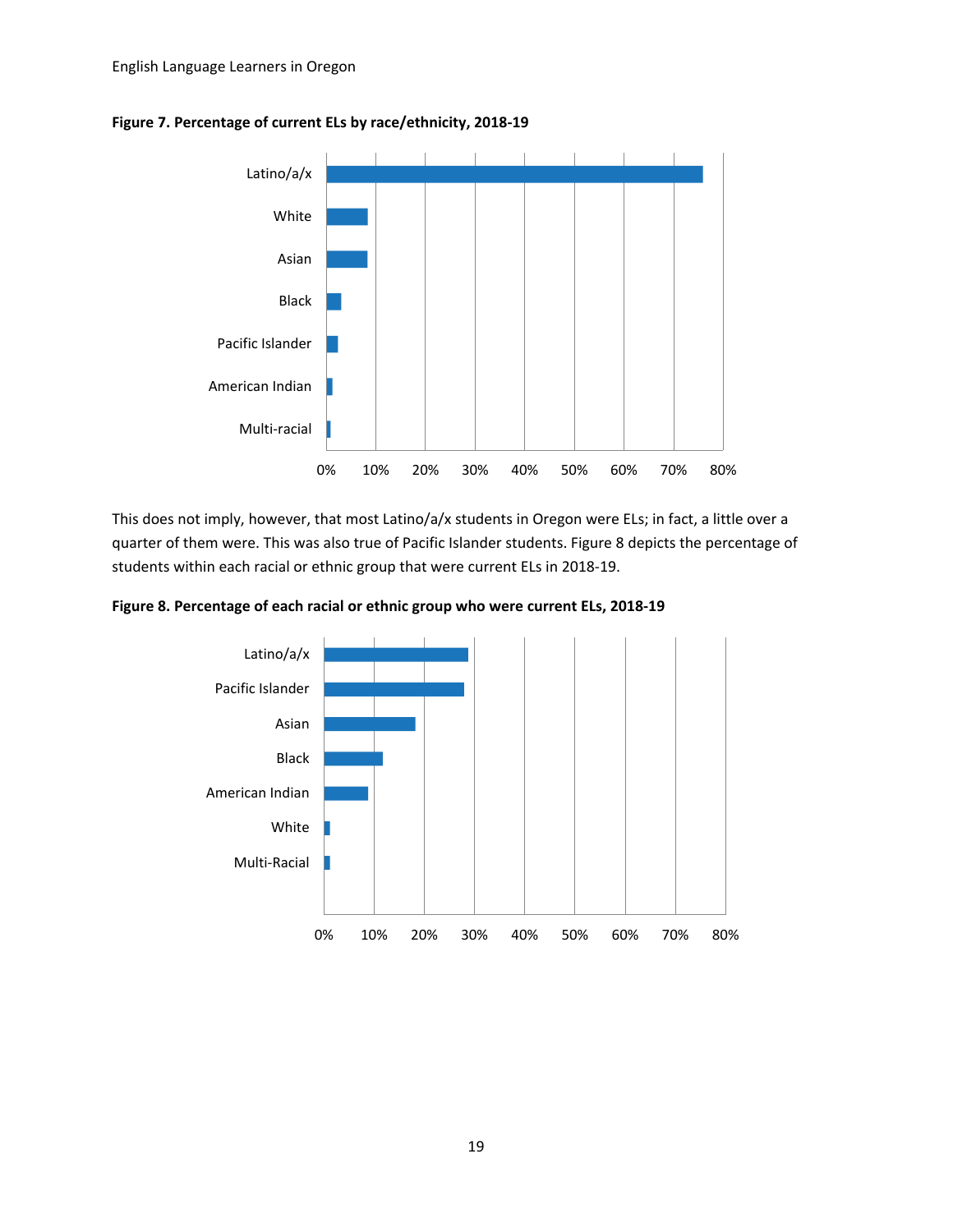### <span id="page-20-0"></span>**Section 2: Participation in Targeted Programs**

Schools and districts deliver a range of programs that aim to address the needs of particular groups of students. These include free and reduced-price lunches, special education, migrant education, and talented and gifted programming. Most of these received some federal funding; talented and gifted programming is funded only at the state level. This section of the report describes the participation of Oregon ELs in each of these programs.

### <span id="page-20-1"></span>**Free and Reduced Price Lunch**

Students who come from low-income families (those earning below 185 percent of the federal poverty line) are eligible for free or reduced-price lunch (FRL). The percentage of students receiving FRL is often used as an estimate of the level of poverty in a school. It is an imprecise measure, since some eligible students and families never apply to the program, but it provides the best data currently available to compare poverty levels across schools or districts.

Data on the percentage of students receiving FRL reveal that current and former ELs are much more likely than never ELs to come from economically-disadvantaged families (Figure 9). Overall, 88.5 percent of current ELs come from low-income families.





### <span id="page-20-2"></span>**Special Education**

Students who are both current ELs and who received special education services for disabilities are often called *dually identified* students, since they are identified for two types of services, both English language services and special education.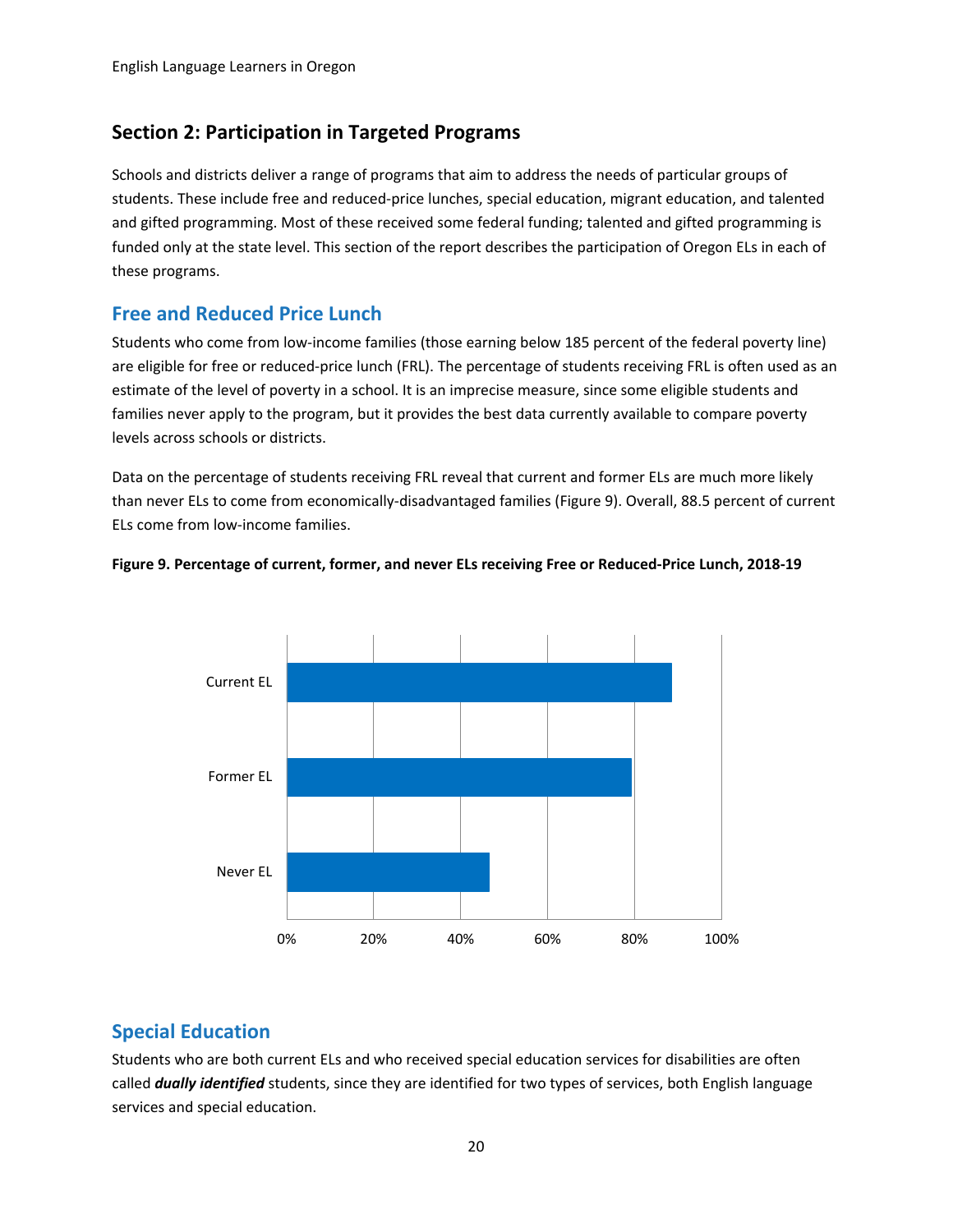There is concern in the field about the difficulty of accurately identifying ELs who need special education services. On the one hand, schools may incorrectly identify ELs as having a learning disability when in fact it is their still-developing English proficiency which is holding back their educational progress. On the other hand, some schools may overlook genuine disabilities, assuming that ELs just need more time to learn English. Both problems have been documented for years, not only in Oregon but across the United States (Artiles & Ortiz, 2002; Hamayan, Marler, Sanchez Lopez & Damico, 2007).

### <span id="page-21-0"></span>**Ever ELs and never ELs received special education services at about the same rate.**

As Figure 10 illustrates, a far higher rate of current ELs (21.2%) received special education services, compared to former ELs (8.5%) and never ELs (15.0%). However, the percentage of ever ELs (all current and former ELs combined) receiving services is very similar among never and ever ELs.





### <span id="page-21-1"></span>**The percentage of current ELs receiving special education increased in 2018-19.**

In 2018-19, 10,824 current ELs (21.2 %) were also identified as having a disability and receiving special education services. The number of ELs receiving special education services in 2018-19 represents a substantial increase from the year before, when 15.4 percent of current ELs were dual identified (Figure 11).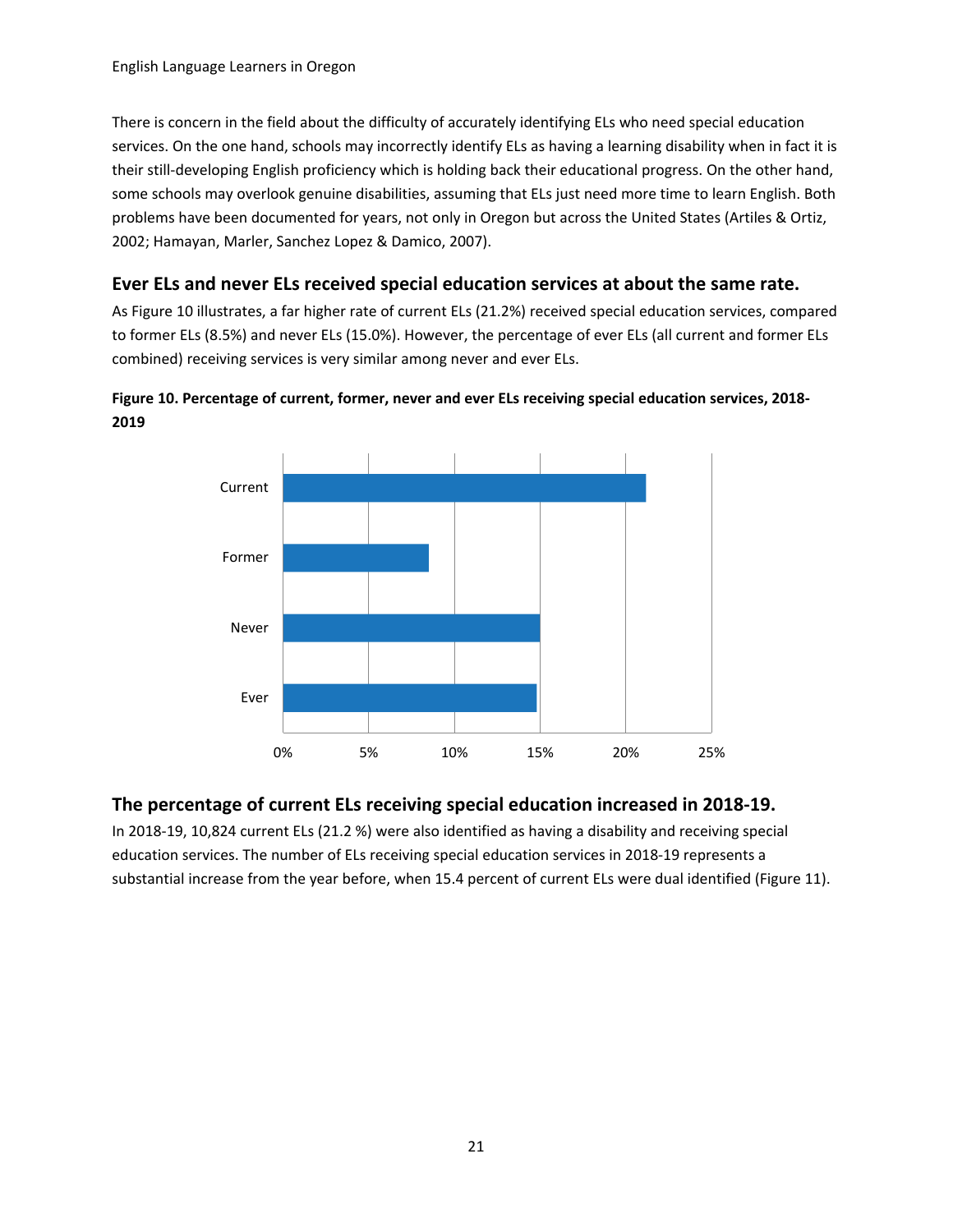

**Figure 11. Percentage of current ELs receiving special education services, 2015-16 to 2018-19**

Most dually-identified students were classified as having a specific learning disability (3,572 students) or a speech or language impairment (3,[4](#page-22-1)84).<sup>4</sup> Other disabilities, in order of frequency, included other health impairments, "unknown," autism, intellectual disability, emotional disturbance, hearing impairment, orthopedic impairment, visual impairment, and traumatic brain injury.[5](#page-22-2)

### <span id="page-22-0"></span>**Districts varied substantially in the percentage of current ELs who were dually identified.**

Some districts had no current ELs who receive special education services, while others had up to 100 percent. The extreme cases (for example, 0% or 100%) however were districts with very small numbers of ELs, where the classification of a single student can shift the percentage a great deal.

Looking only at districts with at least 25 current ELs, however, there is still notable variation in the percentage of ELs who were dual classified ranging from 4.0% to 38.7%. While some of that variation may reflect true differences in the prevalence of disabilities among ELs, it is also possible that the challenges involved in accurate identification was responsible for some of that variation.

<span id="page-22-1"></span><sup>&</sup>lt;sup>4</sup> A specific learning disability refers to a disorder in one or more of the basic psychological processes involved in understanding or using language that may manifest itself in difficulties in listening, thinking, speaking, reading, writing, spelling, or doing math calculations. A speech or language impairment refers to a communication disorder such as stuttering, impaired articulation, a language or voice impairment that adversely affects a students' learning or educational performance.

<span id="page-22-2"></span><sup>&</sup>lt;sup>5</sup> Some students show up in the database with an "unknown" disability because of the timing and way that datasets are merged. It does not mean that their disability is unknown. In future years, students who appear with an "unknown" disability will have the actual category of disability attached to their record.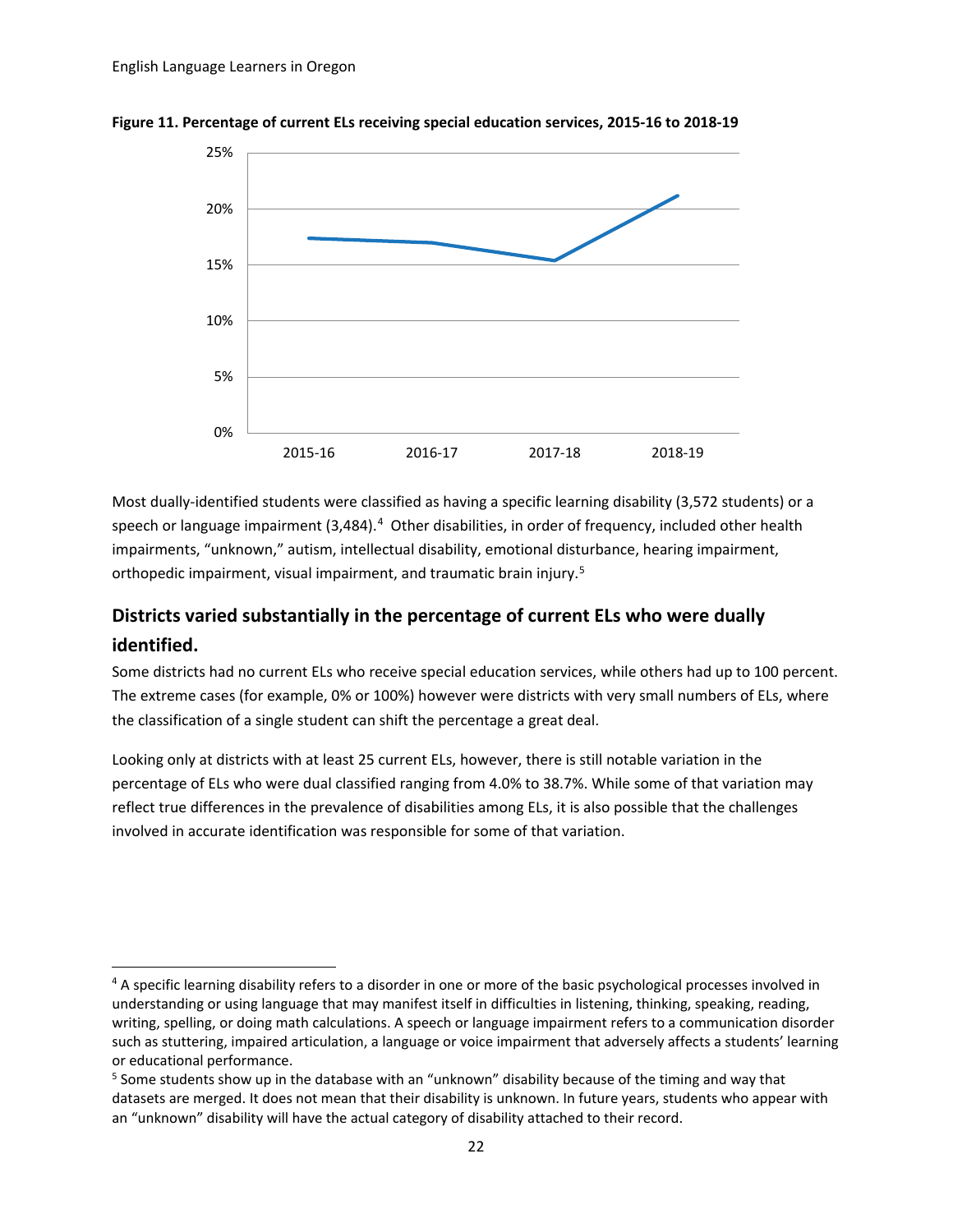### <span id="page-23-0"></span>**Migrant Education**

Some ELs are also participants in the Migrant Education Program (MEP). Students are eligible for the MEP if their parent or guardian is a migratory worker and they have moved from one school district to another during the regular school year. Many migrant children live in poverty, and when they move, they confront the challenges of having to adjust to different teachers with different instructional approaches and materials, as well as building new social connections. The MEP is designed to ensure that migrant children receive the support that addresses their unique situation.

### <span id="page-23-1"></span>**Almost 15 percent of current ELs received Migrant Education Program services.**

Across the state in the 2018-2019, 7,603 students were classified both as current ELs and participating in the MEP. That number translates to 14.9 percent of all current ELs. It also means that nearly half (49.9%) of thee 15,242 students in the MEP were current ELs.<sup>[6](#page-23-3)</sup>

Many districts in Oregon (94) did not serve ELs in migrant education. Many others served a few such students or a few dozen. Eleven districts had more than 200 students who were both current ELs and in the migrant education program (Table 5).

| <b>District</b>     | <b>Number of Current ELs</b><br>in Migrant Education | <b>District</b>          | <b>Number of Current ELs</b><br>in Migrant Education |
|---------------------|------------------------------------------------------|--------------------------|------------------------------------------------------|
| Salem-Keizer        | 927                                                  | Canby                    | 309                                                  |
| Hillsboro           | 678                                                  | Hermiston                | 243                                                  |
| Woodburn            | 455                                                  | <b>Hood River County</b> | 234                                                  |
| Medford             | 398                                                  | <b>Beaverton</b>         | 227                                                  |
| <b>Forest Grove</b> | 340                                                  | North Wasco County       | 220                                                  |
| <b>Nyssa</b>        | 314                                                  |                          |                                                      |

**Table 5. Districts with over 200 current ELs in the Migrant Education Program, 2018-2019**

### <span id="page-23-2"></span>**Talented and Gifted**

The state requires that all school districts establish policies and procedures to identify students who are talented and gifted (TAG). These could be students who have high general intelligence and/or students who demonstrate unusual academic ability in one or more particular academic area. Districts are also required to develop a plan to provide programs and services beyond regular school programs to ensure that identified students can develop and realize their potential.

Correctly identifying TAG students and providing specialized services is important because these students may have both unique talents and face unique challenges. For example, some TAG students struggle with perfectionism and the ability to cope with failure; others engage only selectively at school and have high levels of absenteeism; about 10 percent of students identified as TAG drop out of high school (Allen, 2016).

<span id="page-23-3"></span> $6$  Again, these numbers reflected counts from May 1, 2019.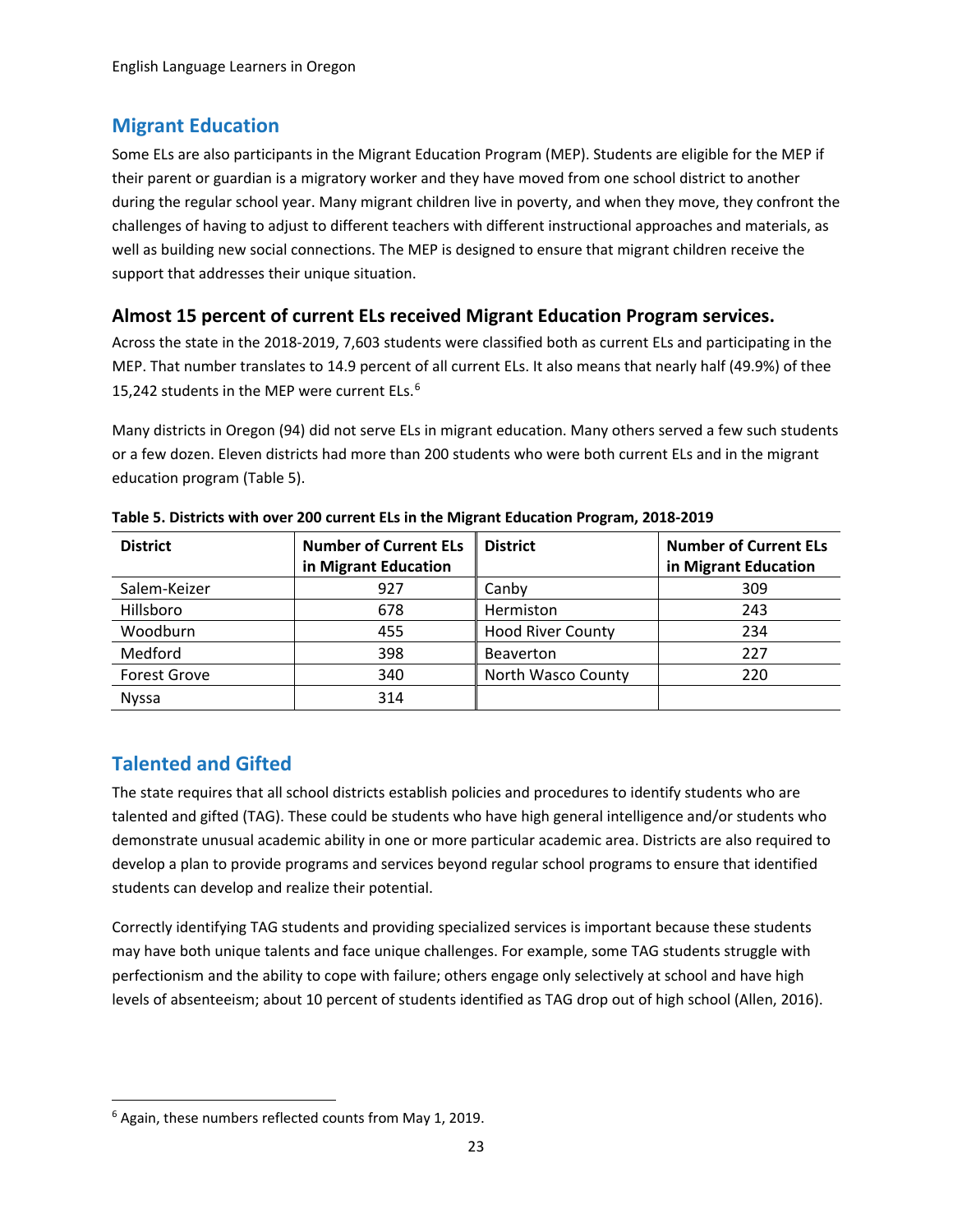#### <span id="page-24-0"></span>**ELs were very rarely identified for TAG services.**

In 2018-19, 7.6 percent of never ELs (35,818 students) were classified as TAG. In contrast, 5.9 percent of former ELs (3,025) had this classification, but only 0.5 percent of current ELs (254 students) did. Among ever ELs, the percentage of TAG students is 3.2 percent (Figure 12).



**Figure 12. Percentage of current, former, never and ever ELs identified for TAG, 2018-19**

District-level variation in the percentage of students classified as TAG is very large for all three groups: never, former and current ELs. However, dramatically fewer current ELs were classified as TAG, compared to never and former ELs. Only 25 of the state's 197 school districts had at least one current EL also classified as TAG (Table 6).

| Table 6. District-Level variation in identification of TAG students, 2018-19 |  |  |  |
|------------------------------------------------------------------------------|--|--|--|
|------------------------------------------------------------------------------|--|--|--|

|                                                                    | Never ELs* | Former ELs* | Current ELs* |
|--------------------------------------------------------------------|------------|-------------|--------------|
| Statewide percentage of students classified<br>as TAG              | 7.6%       | 5.9%        | 0.5%         |
| Highest district-level percentage of students<br>classified as TAG | 19.0%      | 15.8%       | 4.4%         |
| Lowest district-level percentage of students<br>classified as TAG  | $0.0\%$    | 0.0%        | $0.0\%$      |
| Number of districts with no students<br>classified as TAG          | 54         | 123         | 172          |

\*Districts were only included if they had at least 10 students in the category.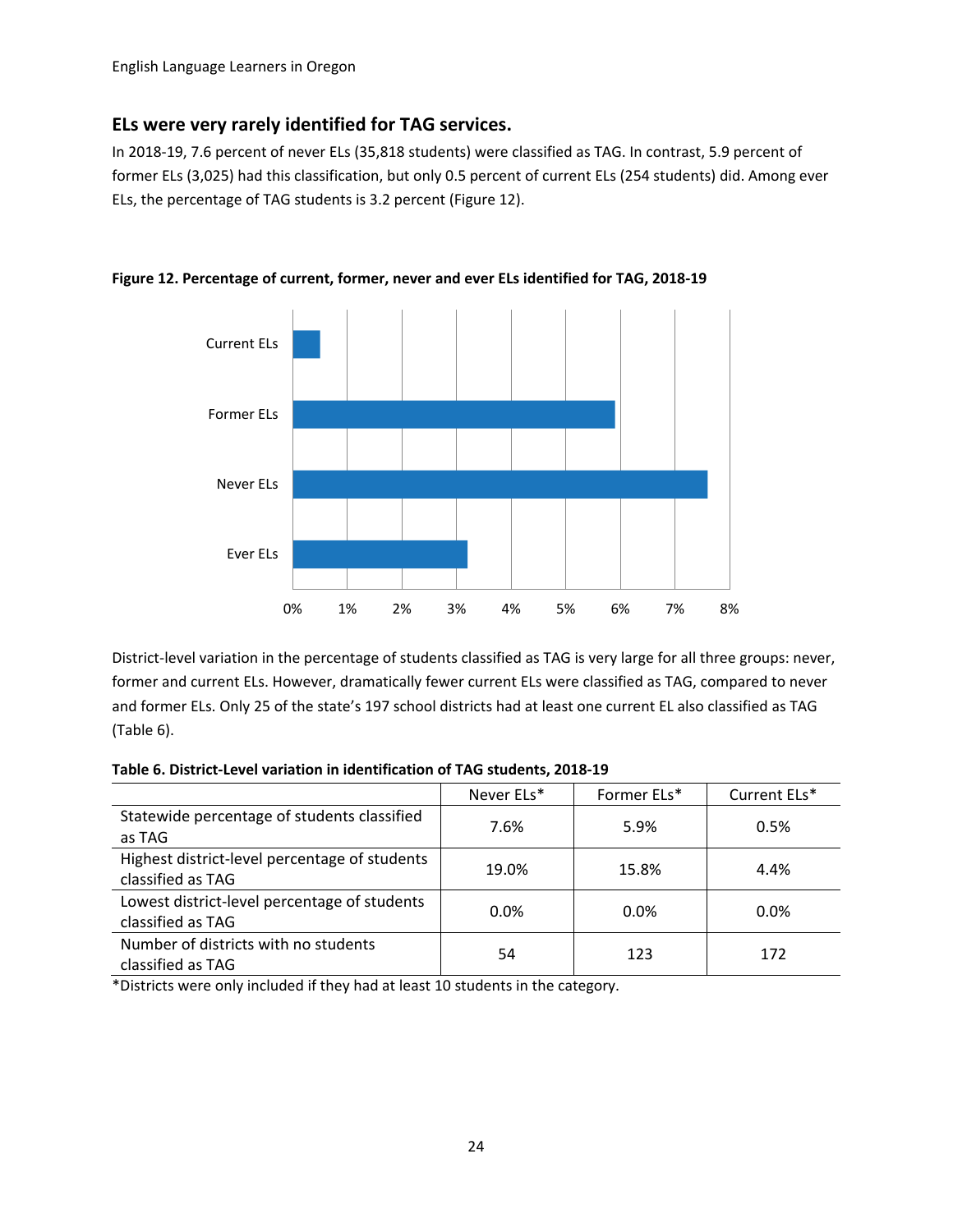### <span id="page-25-0"></span>**Section 3: Language Development & Academic Outcomes for English Learners**

Students who are ELs have to develop proficiency in English. In addition and at the same time, they are expected to learn all the same academic content as other Oregon students. This section of the report provides data about ELs' language proficiency and academic outcomes.

### <span id="page-25-1"></span>**Progress Toward English Proficiency**

Each spring, current ELs take a test called the English Language Proficiency Assessment, or ELPA. This test measures students' proficiency in the domains of speaking, listening, reading and writing English, and determines students' overall level of proficiency.

For the past three years, Oregon has tracked whether or not students were on-track to reach English proficiency within seven years. ELs are considered on-track if they meet or exceed the trajectory expectation in three of the four domains, compared to their initial level of proficiency and the number of years they have already been an English learner.

As Figure 13 illustrates, about two-thirds of current ELs (about 66-68%) in elementary school were on-track to proficiency in 2016-17 and 2017-18, but that percentage dropped to 55.9 percent in 2018-19. Smaller percentages of students in middle and high schools were on track to language proficiency. In middle school, in 2016-17, 43.4 percent of current ELs were on track, with that percentage dropping to 35.9 and 38.8 percent, respectively, in 2017-18 and 2018-19. Among students in grades 9-12, in 2016-17, 40.6 percent of current ELs were on track. This dropped to about 36 percent in both 2017-18 and 2018-19.



**Figure 13. Percentage of current ELs on track to develop English proficiency, by grade span, 2016-17 to 2018-19**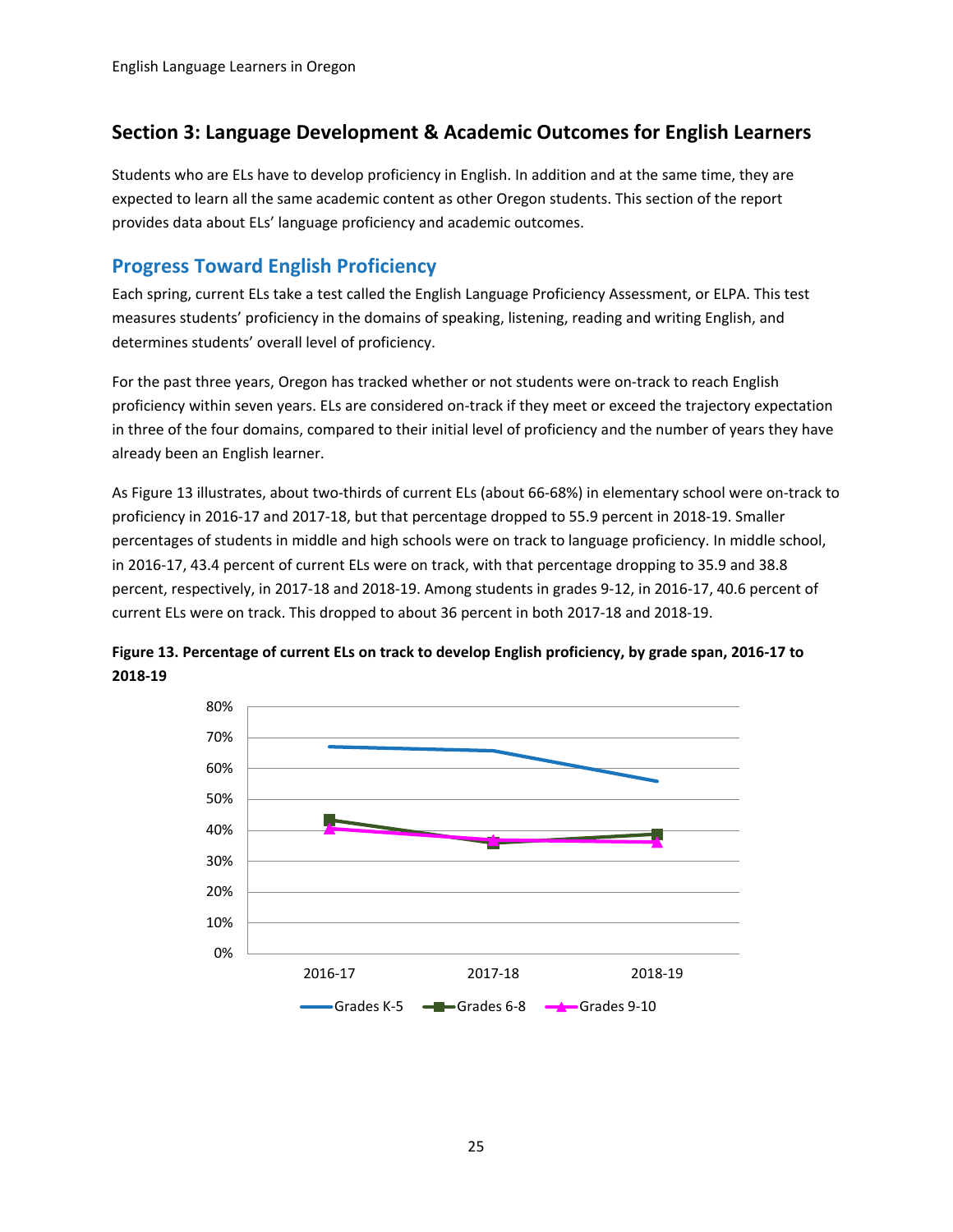### <span id="page-26-0"></span>**Long-term ELs made up 15 percent of all current ELs.**

In recent years, educators have become concerned about the number of ELs who do not achieve English proficiency within the expected time frame, that is, they do not move from current ELs to former ELs. These students are often referred to as *long-term English Learners.* The state defines a long-term English learner as an EL who has not developed proficiency after seven years.

In the 2018-19, most current ELs (84.9%) had been classified that way for fewer than seven years. This meant that 15.1 percent of ELs were considered long-term ELs. This is a concern because slower development of English proficiency is highly predictive of other academic challenges (Menken & Kleyn, 2009).

Sometimes, development of English can be affected by a student's disability. Statewide, 31 percent of longterm ELs received special education services due to some type of disability.

The percentage of ELs who were long-term ELs varied substantially across districts. In 2018-19, 15 districts reported that 20 percent or more of their ELs were long-term ELs.

### <span id="page-26-1"></span>**Dually classified ELs had lower rates of being on-track to English proficiency.**

As described earlier, about 21 percent of ELs received special education services (see p.13). On-track to English proficiency, for students receiving special education services, is calculated using an eight-year trajectory, rather than seven years.

Compared to current ELs overall, fewer dually classified ELs were on-track to English proficiency. At the elementary level, about 45-50 percent of dually classified ELs were on-track to English proficiency (Figure 14). Fewer than 25 percent of dually classified ELs in middle and high school were on-track to develop English proficiency.



**Figure 14. Percentage of dually classified ELs on-track to develop English proficiency, by grade span, 2016- 17 to 2018-19**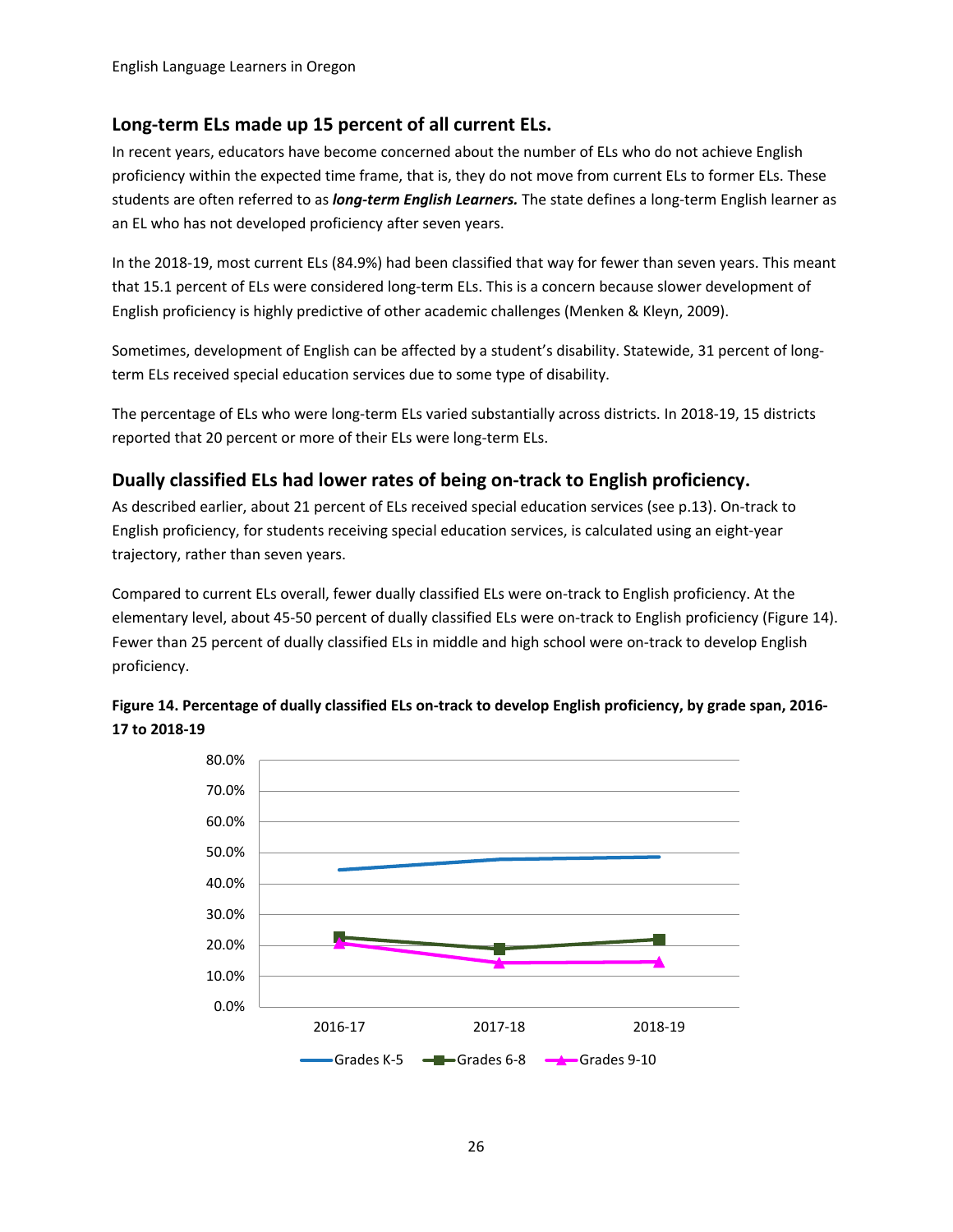# <span id="page-27-0"></span>**Half as many ELs receiving special education services developed proficiency in four years, compared to ELs not receiving these services.**

It is also useful to look at the development of English proficiency from another angle, namely, what proportion of ELs have developed proficiency within a particular amount of time?

Figure 15 addresses exactly this question, for ELs both with and without disabilities. For ELs with no disabilities, the probability of developing proficiency and being reclassified as a former is EL in four years is 62 percent. For ELs with disabilities, it is 29 percent.

### **Figure 15. Probability of reclassification (development of proficiency), for ELs with and without disabilities, 2018-19**



Years as an English Learner (EL)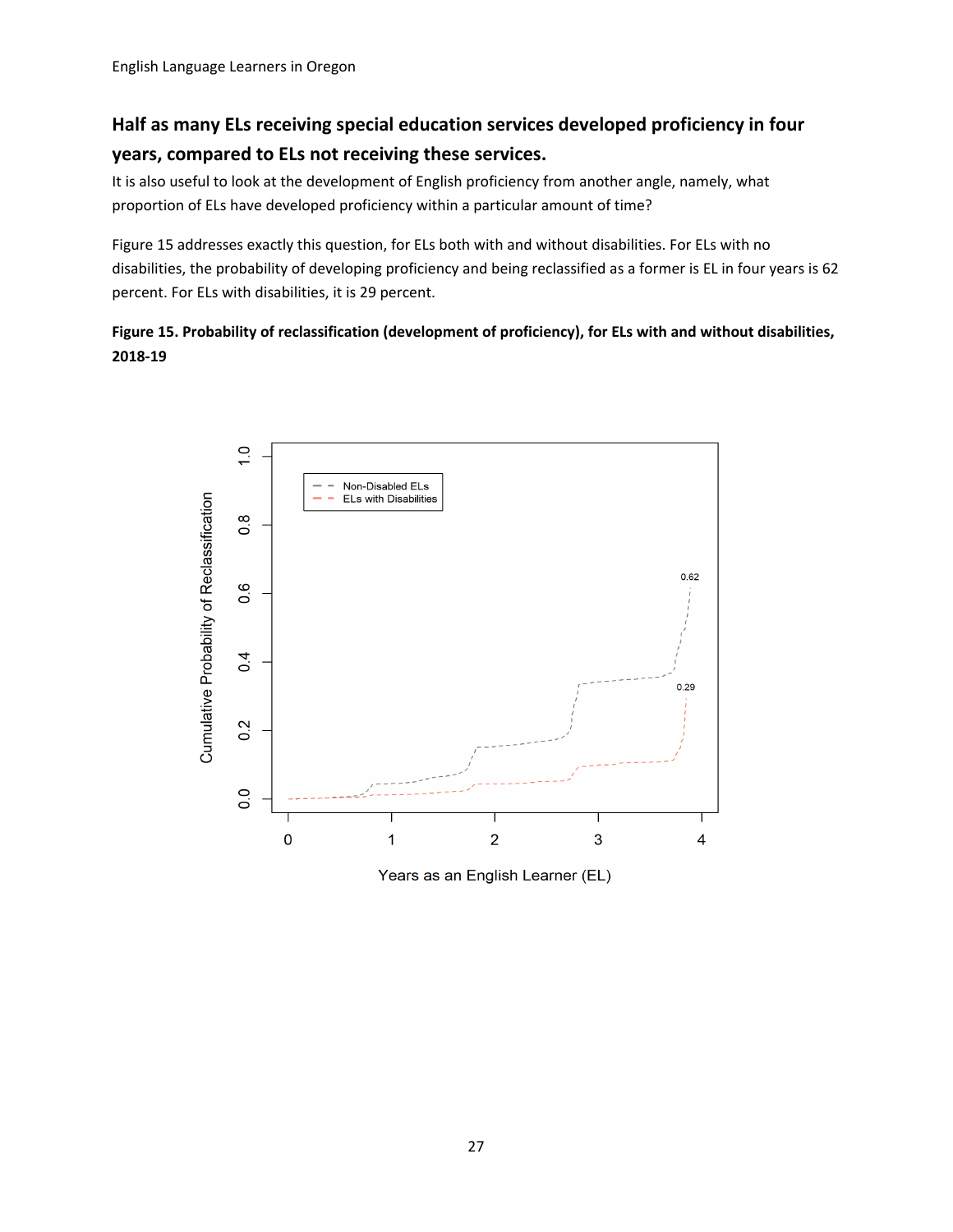### <span id="page-28-0"></span>**Student Academic Outcomes in English Language Arts and Mathematics**

Each year, all Oregon students in grades 3-8 and 11 take state assessments in English language arts and mathematics. These assessments, offered in English, may be especially challenging for ELs who are still developing proficiency.

### <span id="page-28-1"></span>**Former ELs performed similarly or slightly below never ELs in English language arts, while few current EL met or exceeded state standards.**

At the elementary level (grade 3-5, represented by the solid blue bars in Figure 16), 8.3 percent of current ELs—who were still developing proficiency in English—met or exceeded state standards in English language arts. In contrast, 54.2 percent of former ELs in elementary hit this benchmark. This was close to the percentage of never ELs meeting or exceeding standards, 56.2 percent. In fact in many districts (56), a higher percentage of former ELs, compared to never ELs, met benchmark in elementary English language arts.

At the middle school level (grades 6-8, represented by the green dotted bars), 5.8 percent of current ELs met or exceeded state standards in English language arts. About half (50.2%) of former ELs and 58.5 percent of never ELs met or exceeded standards. In 42 districts, a higher percentage of former ELs, compared to never ELs, met benchmark.

Among high school students (grade 11, represented by the striped magenta bars), 9.7 percent of current ELs, 59.9 percent for former ELs, and 71.7 percent of never ELs met or exceeded state standards. At the high school level, there were 35 districts in which a higher percentage of former ELs than never ELs met the benchmark in English language arts.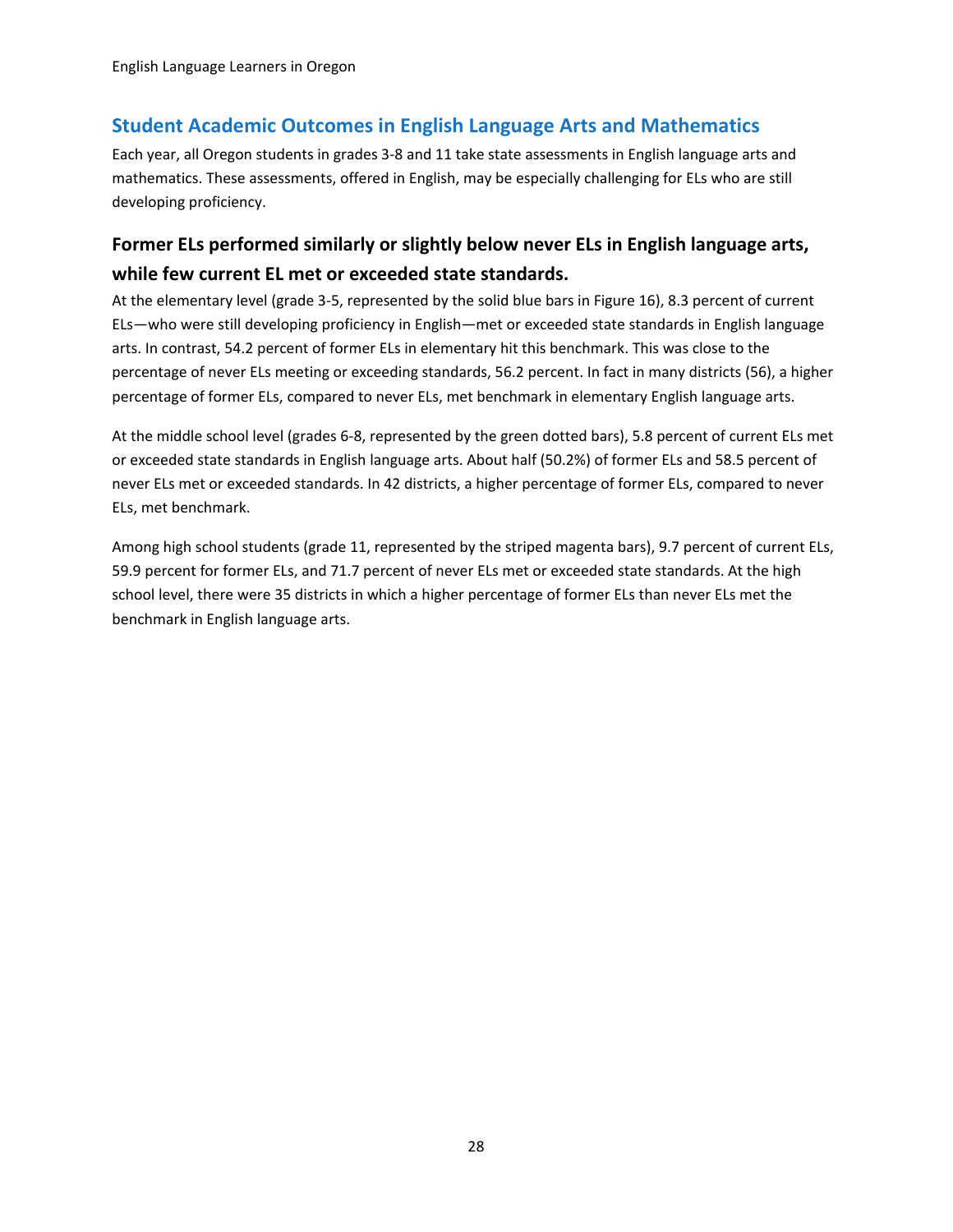**Figure 16. Percentage of current, former and never ELs meeting or exceeding state standards in English Language Arts in elementary, middle and high school, 2018-19[7](#page-29-1)**



# <span id="page-29-0"></span>**In math, former ELs performed below never ELs, especially in middle and high school, while fewer than 10 percent current EL met or exceeded state standards.**

At the elementary level, 10.2 percent of current ELs met or exceeded standards in math (Figure 12). 43.1 percent of former ELs met or exceeded standards in math (Figure 17). The percentage of former ELs meeting or exceeding standards was somewhat higher, 47.6 percent.

Among middle schoolers, 4.4 percent of current ELs met or exceeded standards in math, compared to 32.2 percent of former ELs and 43.5 percent of never ELs.

Among students in grade 11, 5.9 percent of current ELs, 23.3 percent of former ELs, and 36.4 percent of never ELs met or exceeded standards in math. At all levels and among all groups, fewer students met or exceeded standards in math than in English language arts.

<span id="page-29-1"></span> $<sup>7</sup>$  In this chart, the group "current EL" includes only students who were classified as current ELs at the time of</sup> testing. In some other state accountability reports, the performance of current and recently reclassified ELs are reported together.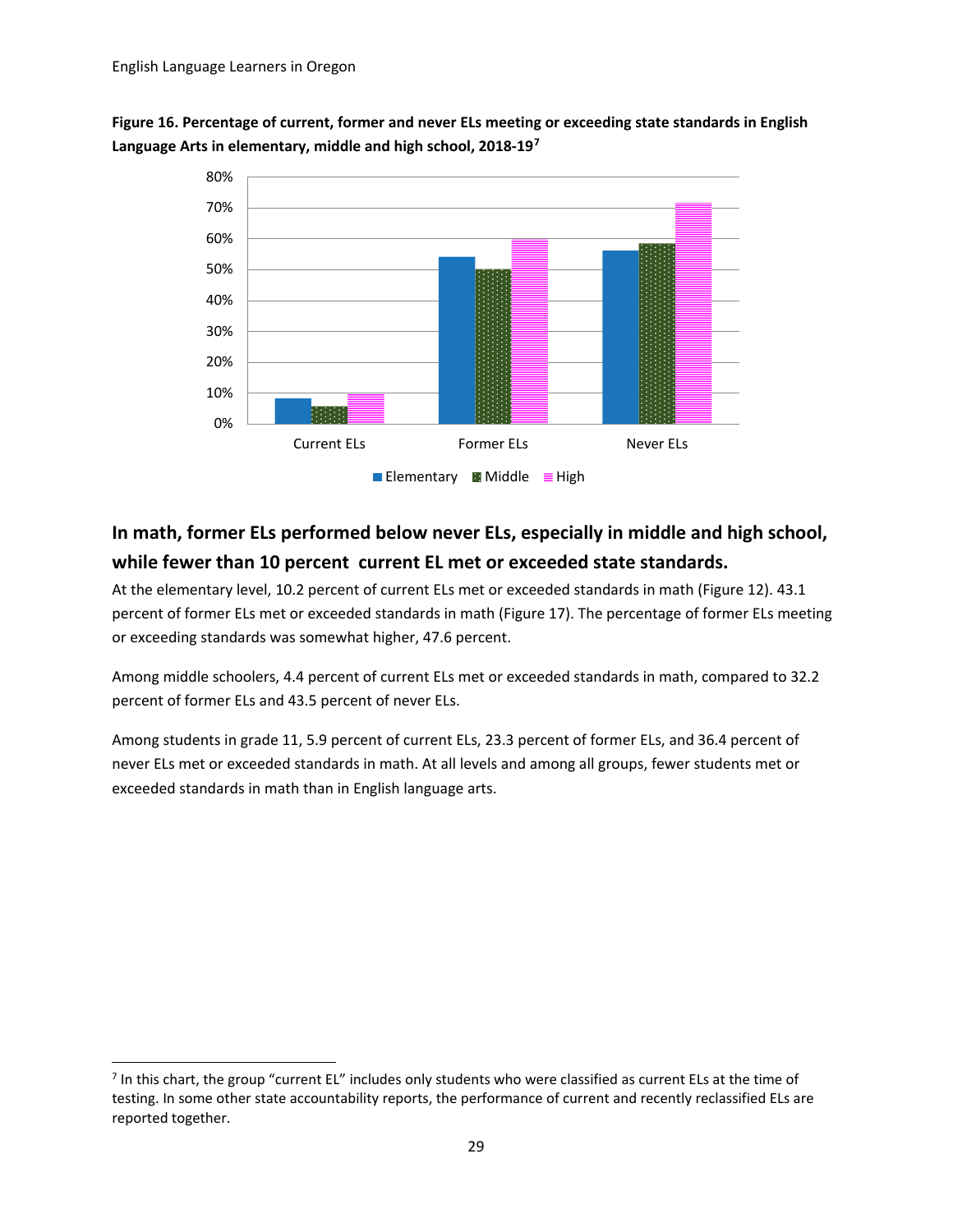



<span id="page-30-0"></span><sup>&</sup>lt;sup>8</sup> Also in this chart, the group "current EL" includes only students who were classified as current ELs at the time of testing.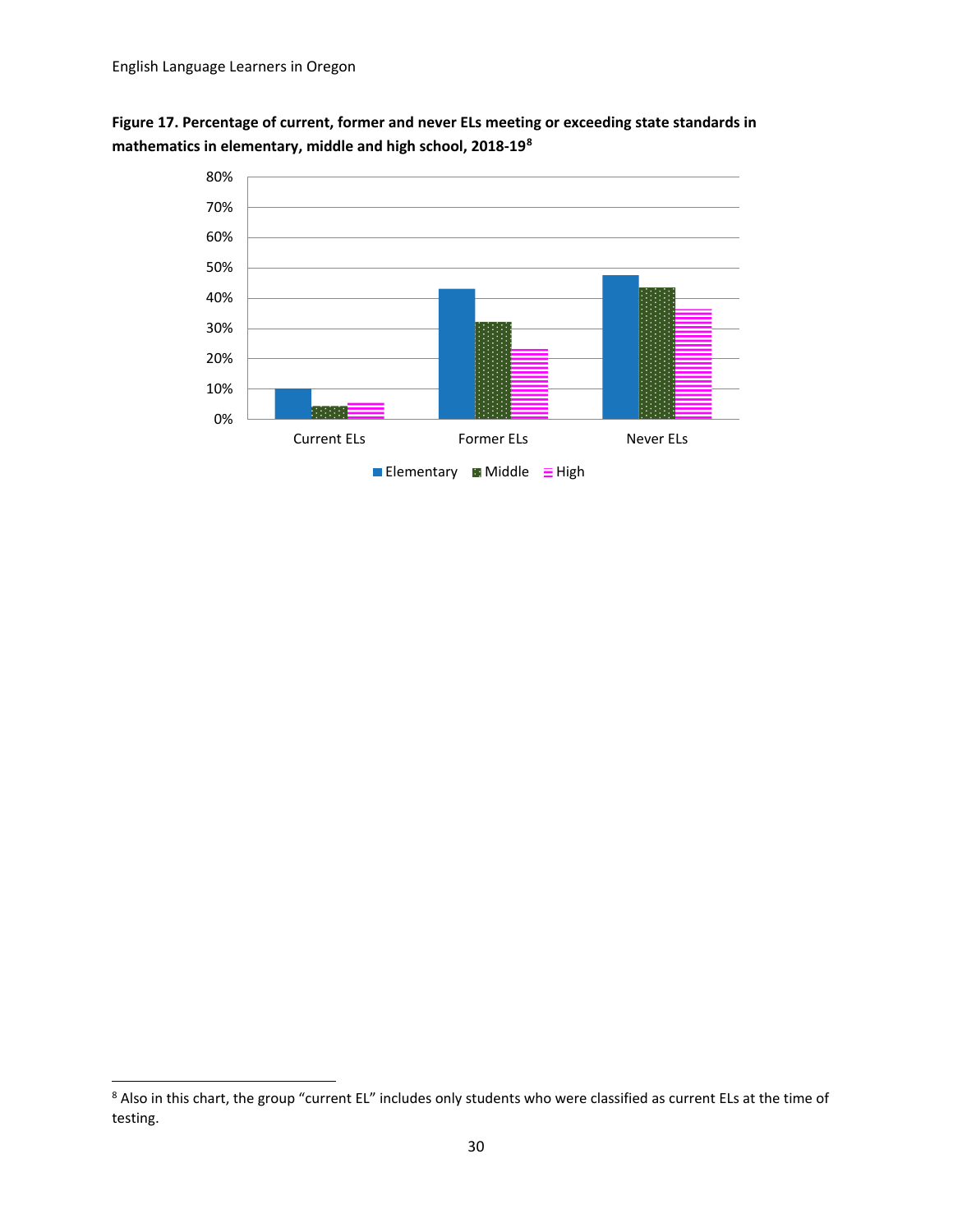### <span id="page-31-0"></span>**Section 4: Attendance, Progress toward Graduation, Graduation and Beyond**

This section of the report examines ELs' attendance levels, their progress in ninth grade toward graduation, and their rates of graduation. It also examines their levels of post-secondary enrollment.

### <span id="page-31-1"></span>**Attendance**

In recent years, researchers and educators alike have devoted increasing attention to ensuring students attend school on a regular basis. Research has shown that even moderate levels of absenteeism can have a profound impact on students' grades, performance on standardized assessments, graduation rates, and success in college (Allensworth & Evans, 2016; Ginsburg, Jordan, & Chang, 2014). In Oregon, students are considered to have "regular attendance" at school if they attend over 90 percent of the school days in a year.

### <span id="page-31-2"></span>**In the elementary grades, a higher percentage of former ELs attended regularly than did current and never ELs.**

Among elementary students, former ELs had the highest levels of regular attendance, regularly at least 5 percent higher than the rates for never ELs. Current ELs had regular attendance rates similar to but slightly below those of never ELs (Figure 18). These trends changed little over the past three years.



#### **Figure 18. Rates of regular attendance for elementary-grade students, by EL status, 2016-17 to 2018-19**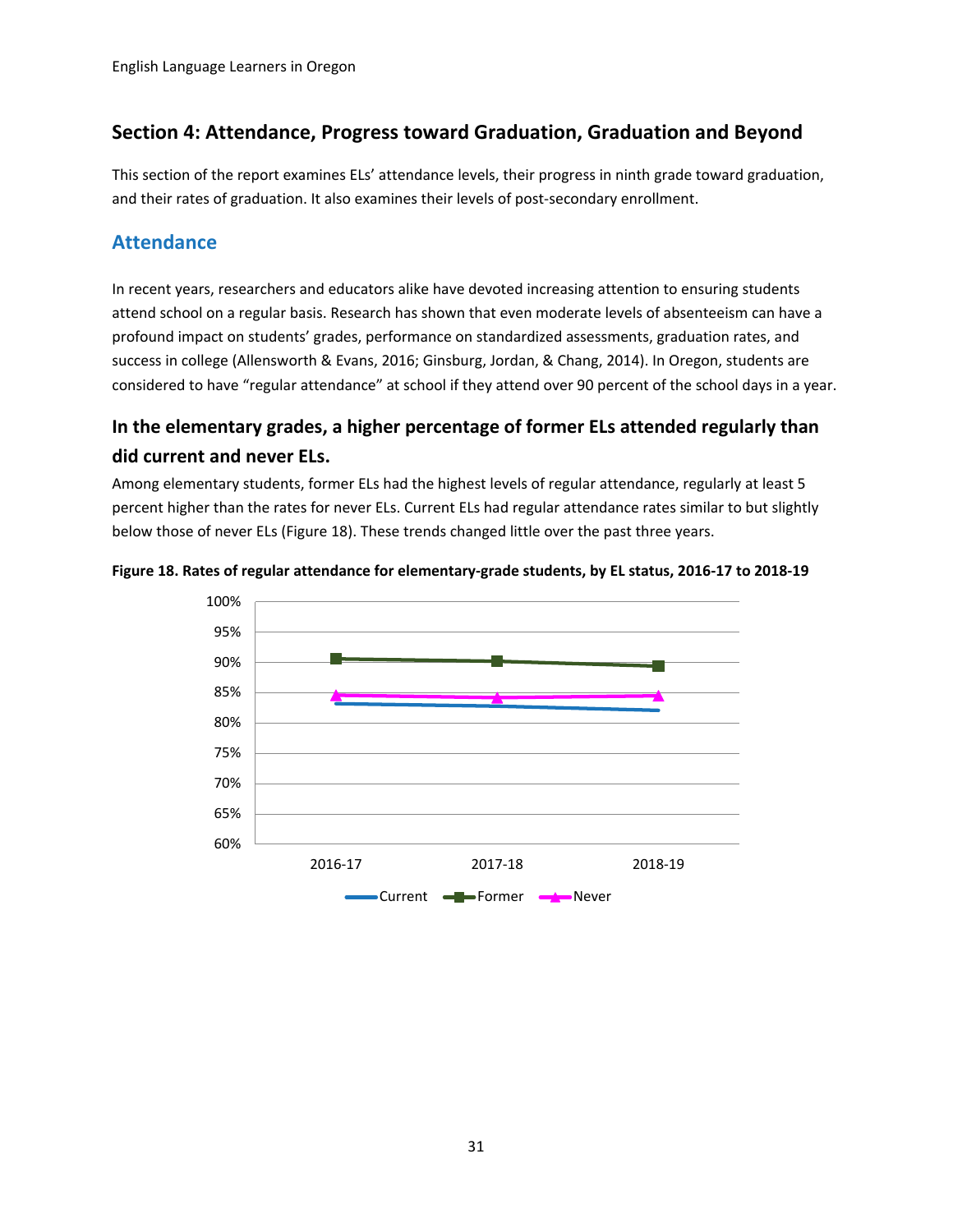# <span id="page-32-0"></span>**Among middle and high school students, never ELs had the highest rates of regular attendance, and former ELs rates slightly below them. The percentage of current ELs with regular attendance was lower and declined more in 2018-19.**

Among secondary students, never ELs had the highest rates of regular attendance, followed closely by former ELs. Current ELs had somewhat lower rates of attendance. Over the past two years, attendance rates for current ELs have declined 3.5 percentage points, while that of former and never ELs have declined less than one percentage point (Figure 19).

Note that across all three groups, smaller percentages of students had regular attendance at the secondary level than at the elementary level.



**Figure 19. Rates of regular attendance for secondary students, by EL status, 2016-17 to 2018-19**

### <span id="page-32-1"></span>**On-track to graduate**

Around the country, states and districts track whether students in grade 9 are on-track to graduate. They do this because ninth grade is a critical year for determining whether students will ultimately graduate from high school; identifying students who are not on track allows schools to provide support and intervention to help keep students in school. In Oregon, students in grade 9 are considered on track if they earned at least six credits (a quarter of what they need to graduate).

### <span id="page-32-2"></span>**In Grade 9, a higher percentage of former and never ELs were on-track to graduation, compared to current ELs.**

As figure 20 illustrates, the highest percentage of on-track students was seen among never ELs (86.1%), but almost as many former ELs were also on-track (85.4%). A smaller percentage of current ELs, who were still developing English proficiency, were on-track in grade 9 (70.8%).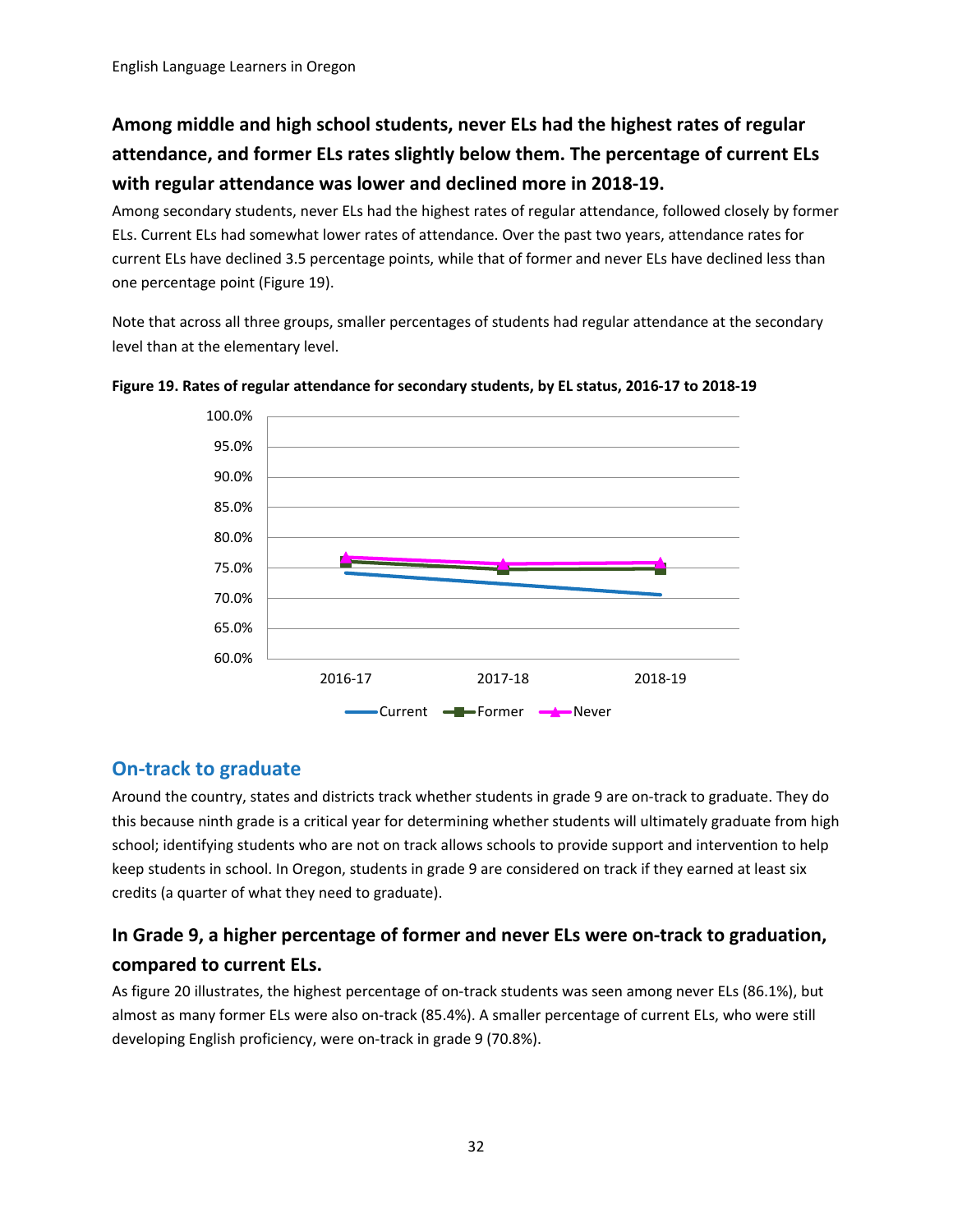

#### **Figure 20. Percentage of grade 9 current, former and never ELs on-track to graduation, 2018-19**

### <span id="page-33-0"></span>**Four-Year Graduation**

Figure 19 reports the percentage of students who graduated in four years, comparing three groups: students who were current ELs at any point in high school (whether they reclassified before graduating or not), students who were former ELs by the time they started high school, and never ELs. It also tracks those percentages over the past decade.

### <span id="page-33-1"></span>**Former ELs graduated at rates similar to or better than never ELs, while substantially fewer students who were ELs in high school graduated in four years.**

A comparison of the blue line (ELs in high school) to the pink line (never ELs) reveals a persistent difference in the percentage of students graduating in four years (ranging from 16.5 to 23.7 percentage points).

Data for former ELs were first collected in 2012-13 and are represented by the green line in Figure 21. Since then, former ELs have consistently had the same or greater percentage of students graduating in four years, compared to never ELs.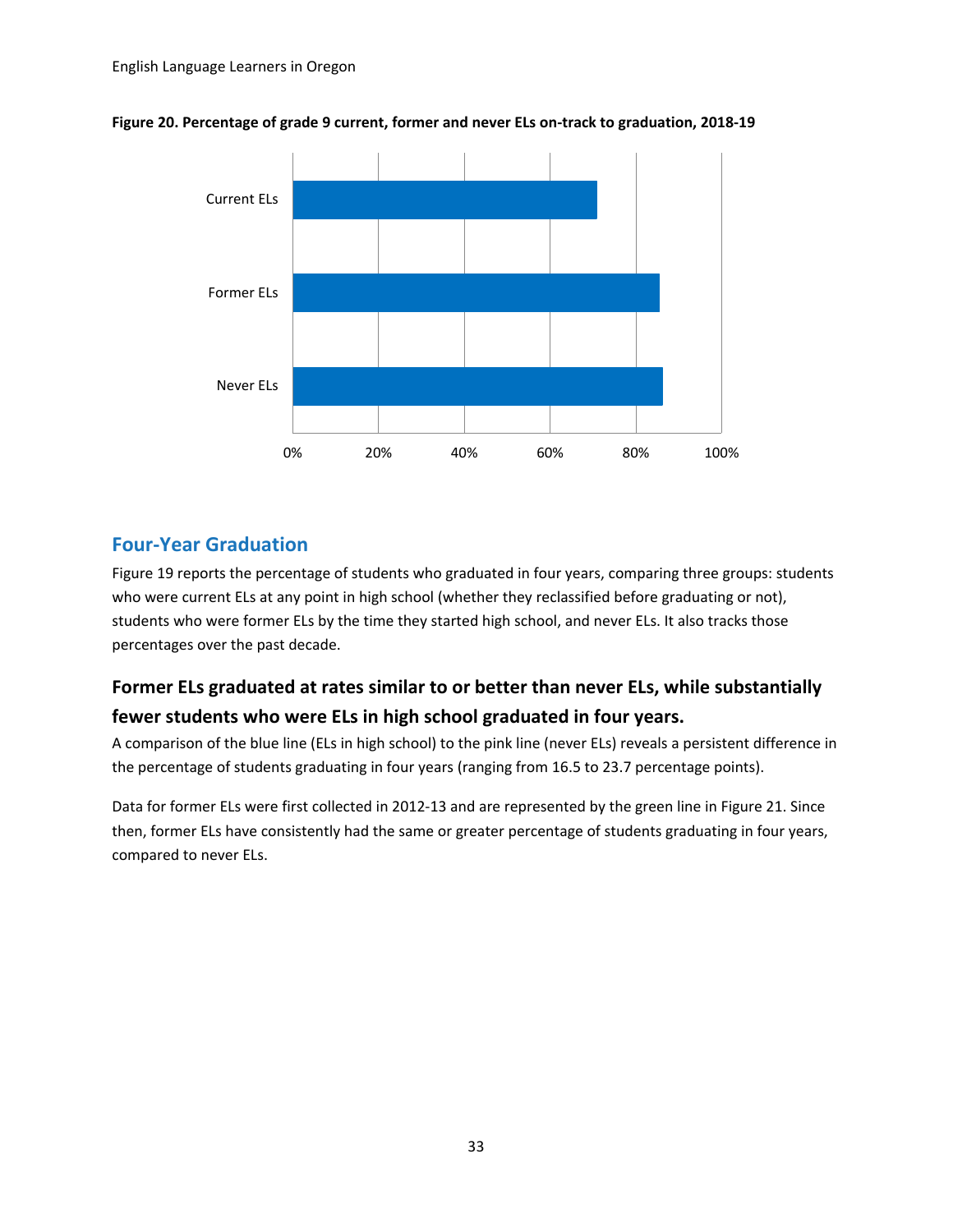

**Figure 21. Percentage of ELs in high school, former ELs, and never ELs graduating within 4 years, 2008-09 to 2018-19**

### <span id="page-34-0"></span>**Oregon State Seal of Biliteracy**

The Seal of Biliteracy offers recognition of the many cognitive, academic, and economic benefits of bilingualism. Forty-six districts, two charter schools, one private school, and Chemeketa Community College offered Seals of Biliteracy in 2018-19. Students can earn a Seal of Biliteracy on their diplomas if they meet the following requirements:

- Meet all graduation requirements
- Demonstrate reading and writing skills in English (the means for doing this may vary by district)
- Score at the intermediate high level in listening, speaking, reading and writing in a partner language (i.e., the partner language is the assessed language)

### <span id="page-34-1"></span>**In 2018-19, 2,727 students earned the Seal of Biliteracy, most of them never ELs**

Of the 2,727 students who earned the Seal in 2018-19 (including 27 students from Chemeketa Community College), over half of them (1,517 or 55.6 percent) were never ELs (note that never ELs include students who have never been identified as an EL and have a home language of English or another language). Former ELs are students who exited EL program services before the  $12<sup>th</sup>$  grade and made up most of the rest of those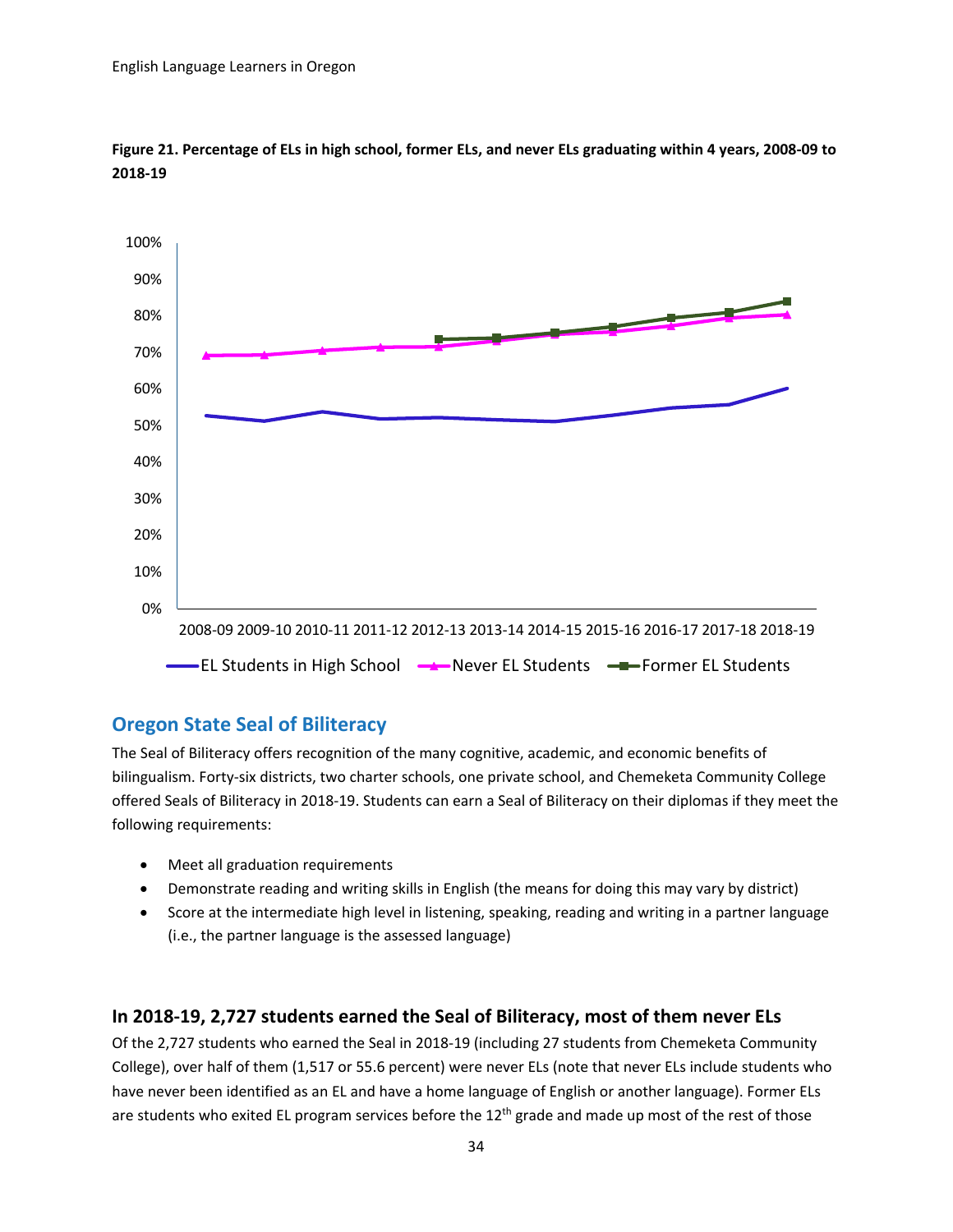earning the seal; they earned 41.6 percent of the seals (1,135 students). Seventy-five students, or 2.8 percent of all those who earned seals, were current ELs while in the  $12<sup>th</sup>$  grade (Figure 22).



<span id="page-35-0"></span>

### **Over the past five years, the number of students earning the Seal of Biliteracy has grown dramatically.**

In 2014-15, only 350 students earned the Seal of Biliteracy. This number has increased consistently in each subsequent year, reaching 2,727 in 2018-19.

## <span id="page-35-1"></span>**Students earned the Seal of Biliteracy for their knowledge of 22 different partner languages, but Spanish was by far the most common partner language.**

More than three-quarters of those earning the Seal of Biliteracy (78.5%) had Spanish as their partner language. The next five partner languages, in order, were Chinese, French, Japanese, German and Russian, all with 50 or more students earning the Seal with that language. A few students (49) had two partner languages, and two students had three.

About half (49%) of those earning the Seal reported English as their primary language, while 51 percent reported another language.

### <span id="page-35-2"></span>**Ten districts had over 50 students earning the Seal of Biliteracy.**

In 2018-19, the ten districts identified in Table 7 all had at least 10 students earning the Seal of Biliteracy.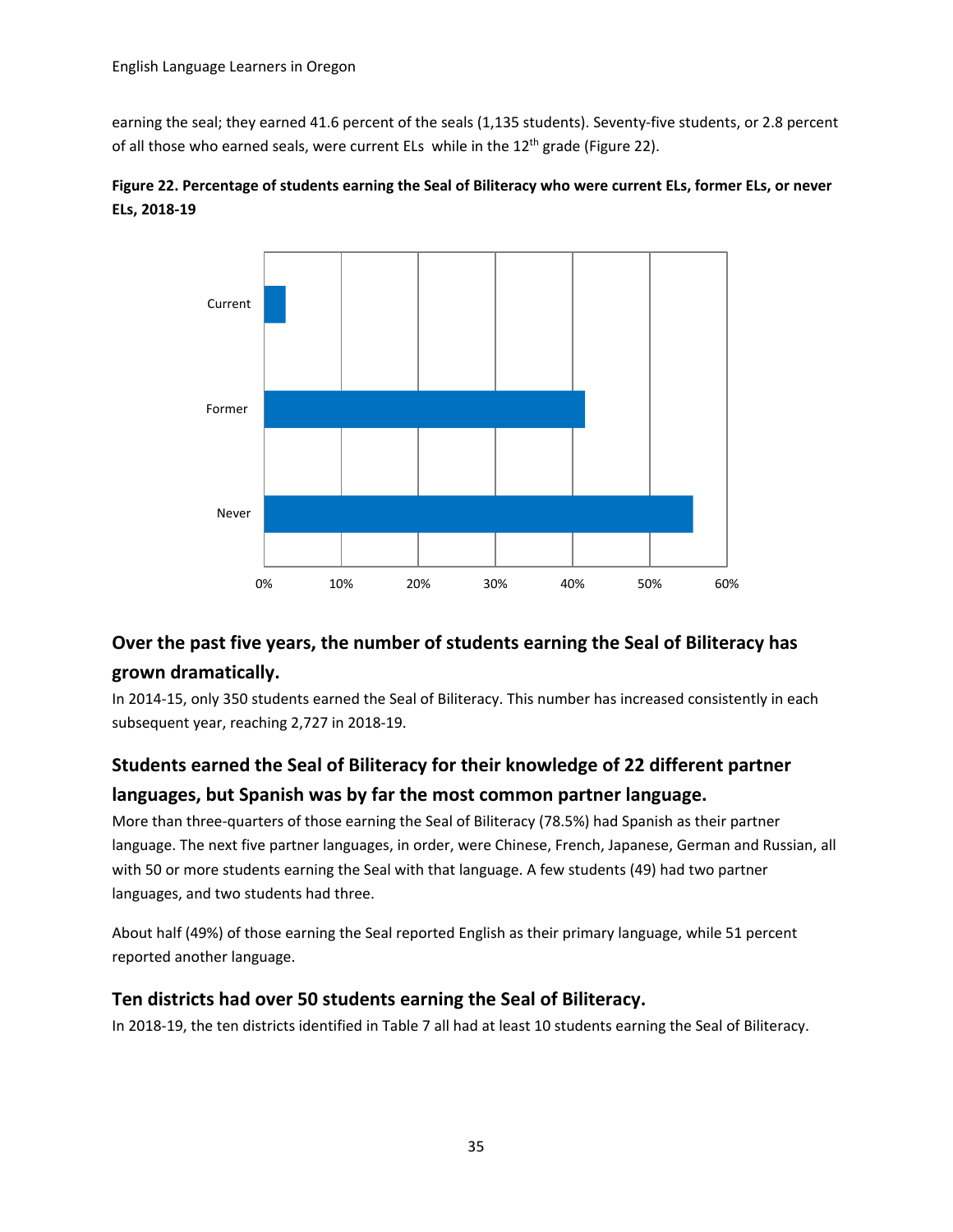| <b>District</b>  | Number of Students | <b>District</b>       | Number of Students |
|------------------|--------------------|-----------------------|--------------------|
| Portland*        | 991                | <b>Corvallis</b>      | 78                 |
| Salem-Keizer     | 260                | North Clackamas       | 74                 |
| Eugene           | 237                | West Linn/Wilsonville | 63                 |
| Woodburn         | 205                | Hood River            | 61                 |
| <b>Beaverton</b> | 173                | Hillsboro             | 56                 |

**Table 7. Districts with 10 or more students earning the Seal of Biliteracy**

\*In 2018-19, Portland submitted data to the Biliteracy Seal data collection for students who earned Seals of Biliteracy in 2018-19 and prior years.

#### <span id="page-36-0"></span>**Postsecondary Enrollment**

Over the past ten years, Oregon has tracked the percentage of high school graduates who go on to postsecondary education. Such an education offers students a wide range of advantages, including greater employment and financial security, particularly in tight labor markets, as well as more opportunities to contribute to their community and often, greater life satisfaction.

# <span id="page-36-1"></span>**Never ELs enrolled in post-secondary education at higher rates than did students who were current ELs in high school. Rates of postsecondary enrollment of former ELs were very similar to those of never ELs.**

Figure 23 reports the rates of enrollment in postsecondary education (two- or four-year college programs) for three groups of Oregon students.<sup>[9](#page-36-2)</sup> Never ELs, represented by the green line on the graph, are those students who were not English Learners at any time in their K-12 education. During the decade represented on the graph, postsecondary enrollment rates ranged from 62.6 to 67.0 percent.

The blue line in figure 23 reports the same information for students who were English Learners at any time in high school, whether or not they were reclassified as former ELs during their high school years. Postsecondary enrollment rates for students who were ELs in high school were substantially lower for non-ELs, averaging about 45 percent, and dropping to 42.0 percent for 2018 graduates.

The magenta line in figure 23 represents the rates of postsecondary enrollment for students who were former ELs in high school. These were students who had at one time been classified as ELs but who were reclassified in either elementary or middle school. Data were first collected for this group of students in 2014. Since then, enrollment in postsecondary education has increased from 55.4 to 61.4 percent, nearly matching rates for never ELs.

<span id="page-36-2"></span><sup>&</sup>lt;sup>9</sup> Because students do not always enroll in college in the fall after their graduation, ODE tracks and reports any postsecondary enrollment with a 16-month time span after graduation. So for example, if a student graduated in May 2015 and enrolled in college in January 2016 or in September 2016, that student would be counted as enrolled in college. However, if the student first enrolled in college five years later, that student would not be included in the postsecondary enrollment rate for his or her cohort.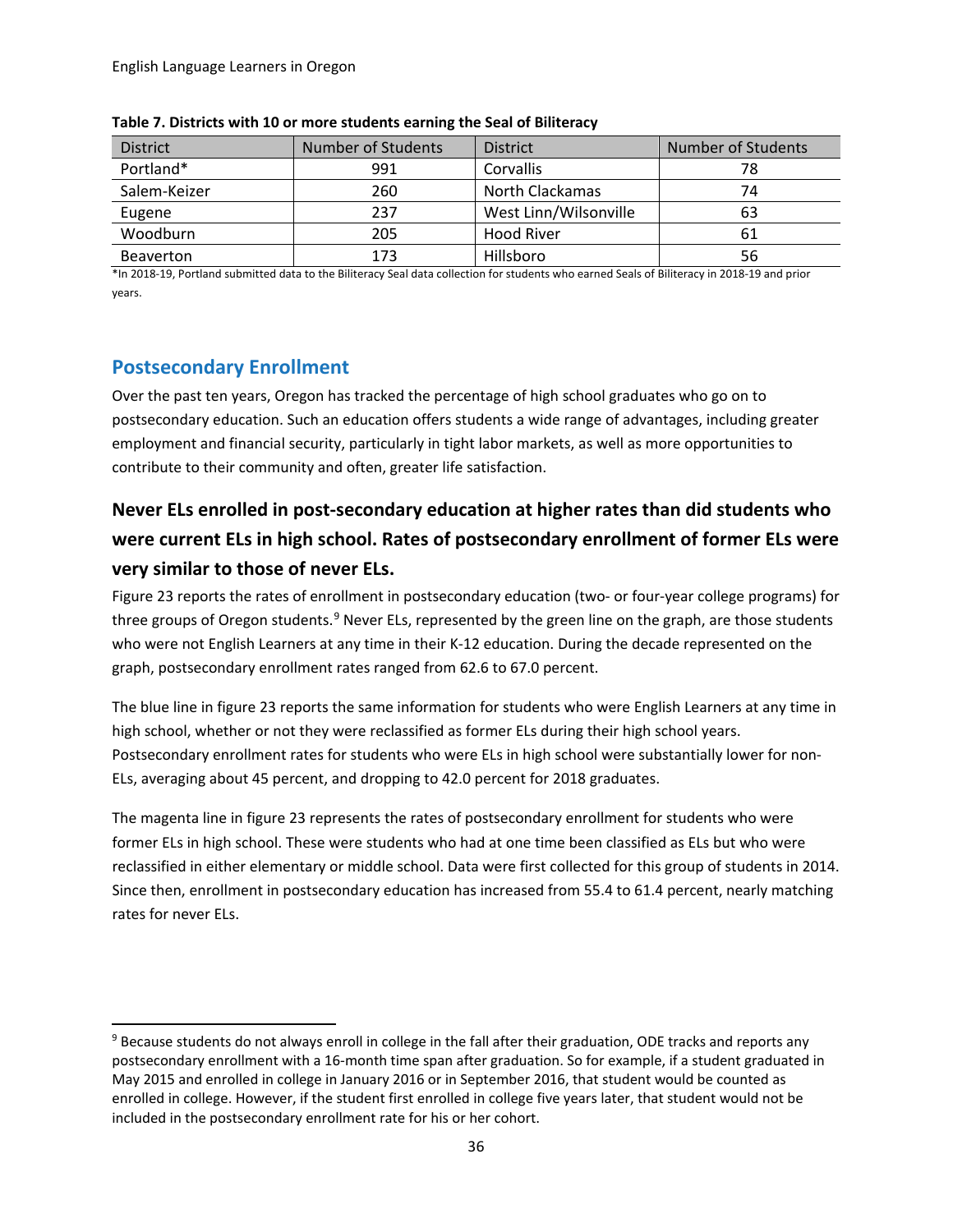

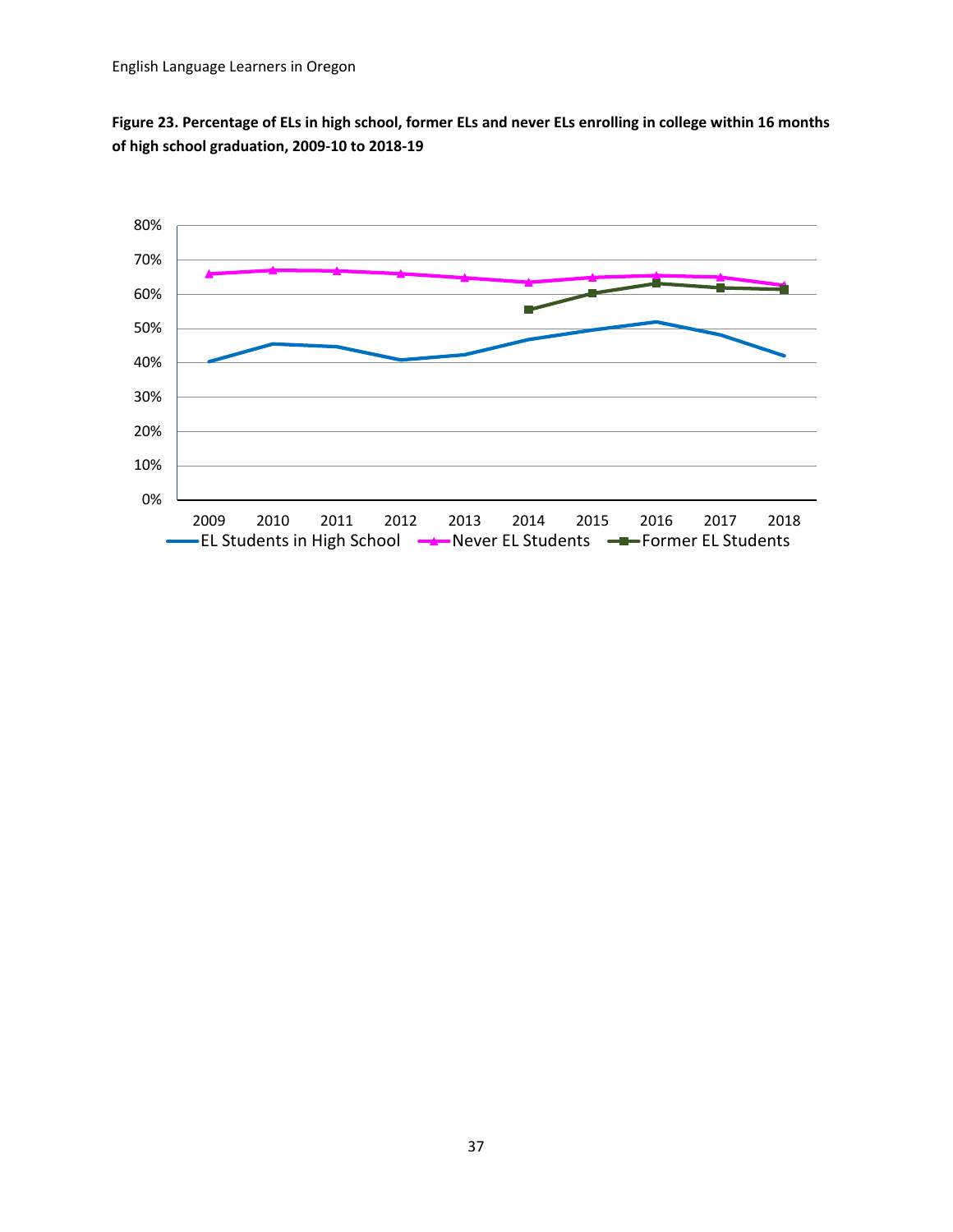### <span id="page-38-0"></span>**Section 5: Instructional Programming for English Learners**

Districts and schools are required to provide instruction to ELs that ensures they have access to comprehensible content area learning even while they are learning English, as well as a program to help them develop English. They may accomplish this using one of five program models (see Box 1.)

#### <span id="page-38-1"></span>**Most current ELs were taught in sheltered instruction programs.**

In Oregon in 2018-19, the majority of current ELs (77.3%) were taught in sheltered instruction programs. Two-way immersion programs served about 11 percent of ELs, and bilingual programs served about 6 percent of ELs, nearly all of them elementary students. Newcomer programs were very rare; only 167 students in the state took part in them (Table 8).

*Box 1. Program Models for ELs* 

**Newcomer programs** *are for newly arrived immigrant students and are designed to meet their academic, linguistic and transitional needs on a short-term basis (usually not longer than about two years). Students move from newcomer to other program models when this period of time is complete.*

**Two-way immersion programs** *(sometimes called "dual language immersion programs") aim to develop full bilingualism and biliteracy in English and a partner language. These programs enroll both native English speakers and native speakers of the partner language.* 

**Bilingual programs** *develop skills in both students' primary language and in English. Some bilingual programs, known as "transitional bilingual, aim to transition ELs into English-only instruction, most often by mid- to late elementary school. Other programs, known as "developmental bilingual," continue through elementary school or beyond and, like two-way immersion programs, have the goal of developing full bilingualism and biliteracy. Both types of bilingual programs serve only ELs, not native English speakers.* 

**Sheltered instruction programs** *provide instruction in English only, but use specialized techniques to accommodate the linguistic needs of ELs. Some sheltered instruction classes are only for ELs, while others may include a mix of ELs, former ELs, and/or never ELs.*

*[Source:](https://www.oregon.gov/ode/schools-and-districts/grants/ESEA/EL/Documents/esea_title_iii_el_definitions.pdf) ESEA Title III Collection Variables, Definitions & Submission Rules*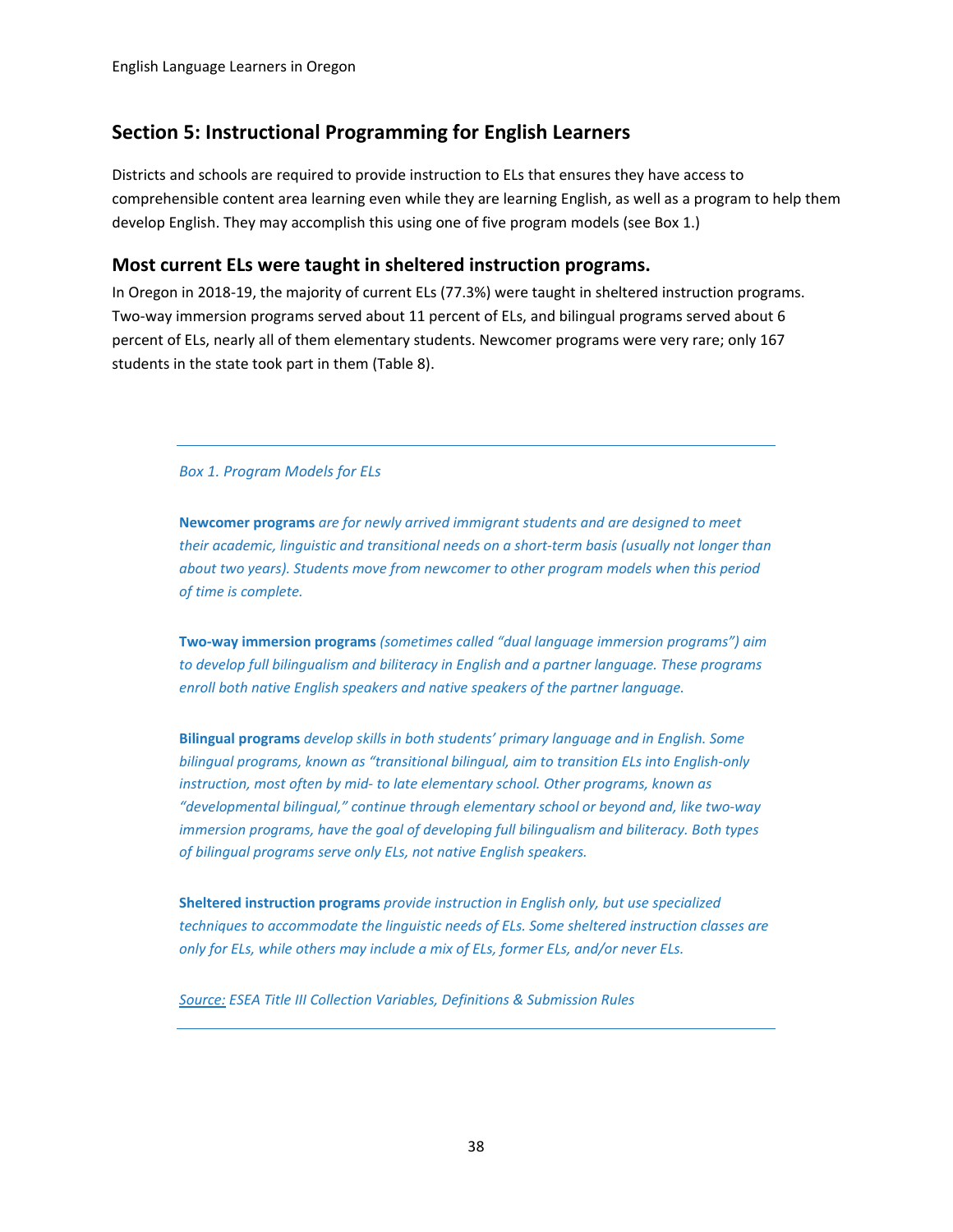| <b>Language Model</b>           | <b>Elementary ELs</b> | <b>Secondary ELs</b> | <b>Total K-12</b> |
|---------------------------------|-----------------------|----------------------|-------------------|
| Sheltered Instruction           | 25,887                | 13,654               | 39,541            |
| Two-Way Immersion               | 4,941                 | 1,004                | 5,945             |
| Bilingual <sup>11</sup>         | 2,951                 | 93                   | 3,044             |
| Newcomer                        | 38                    | 129                  | 167               |
|                                 |                       |                      |                   |
| Not Participating <sup>12</sup> | 707                   | 1,718                | 2,425             |
|                                 |                       |                      |                   |
| Total                           | 34,524                | 16,598               | 51,122            |

**Table 8. Number of current ELs served in different language models, 2018-19[10](#page-39-0)**

Note that there are limitations to these data on program models; some schools offer more than one program model, but data may not always reflect more than one model per school. This is an area in which ODE is continuing to improve statewide data collection.

 $\overline{a}$ 

<span id="page-39-0"></span><sup>&</sup>lt;sup>10</sup> Counts are based on enrollments as of May 1, 2019.

<span id="page-39-1"></span><sup>&</sup>lt;sup>11</sup> This category includes both transitional and developmental bilingual programs. Current data do not allow for accurate counts of the number of students in each type of bilingual program.

<span id="page-39-2"></span><sup>&</sup>lt;sup>12</sup> "Not participating" in this case includes ELs whose parents declined EL services for them and/or ELs who did not participate in the ELP assessment.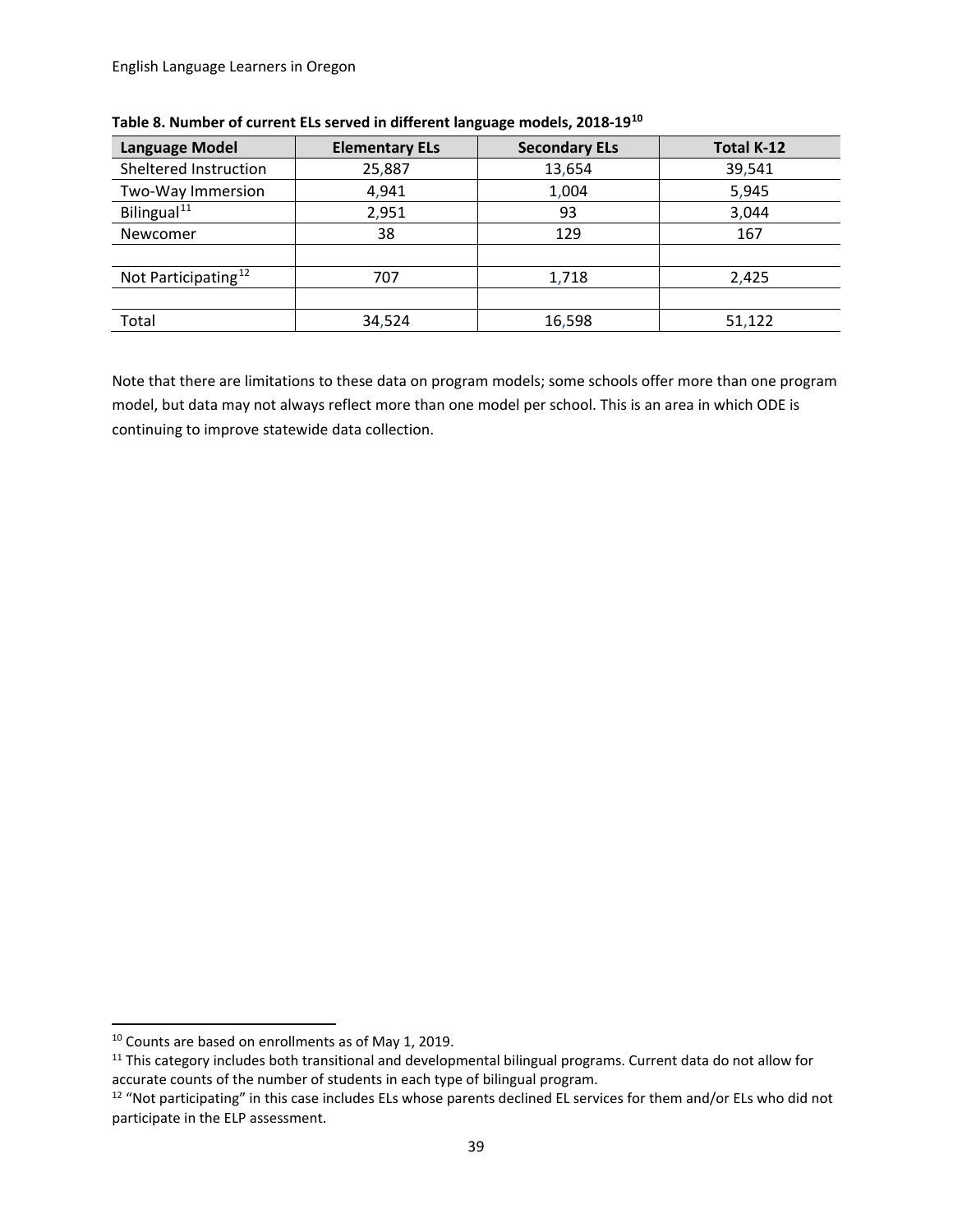### <span id="page-40-0"></span>**Section 6: State Revenues and Expenditures for English Learners**

Each year, Oregon's State School Fund provides funding to districts through General Purpose Grants. The amount of the grants are based on a formula that considers the number of students in the district (referred to as average daily membership weighted, or ADMw). On average the per-pupil funding amount in 2018-19 was \$7,984. [13](#page-40-1)

In addition to this basic funding, districts receive additional state funds for each student enrolled in an English language learner program. This amount is weighted at 0.5 of the \$7,984 average, meaning that districts received on average, \$3,974 per EL student. Altogether the state allocated \$190,183,009 for these additional EL funds in 2018-19.

Figure 22 depicts the relationship between ELL revenues allocated to districts via the State School Fund Formula and the total ELL expenditures from the General Fund in districts' accounting financial reports, expressed as a ratio.

Statewide, the ratio of expenditures to revenues in 2018-19 was 1.04, meaning that district expenditures on ELs, overall, total 104 percent of the funds allocated to districts via the State School Fund Formula. Some districts spent more than this percentage (up to 373%), while others spent less (as little as 1%).

The figures on the more extreme ends of the range, however, may reflect variations in the way that some districts report data. Some districts with small EL populations, for example, report revenue received from the state, but do not identify expenditures specific to ELs, even though they may expend funds for EL services. Other districts on the high end of the spending ratio may include expenses for dual language programs that also educate never ELs, rather than calculating the percentage spent solely on ELs.

<span id="page-40-1"></span><sup>&</sup>lt;sup>13</sup> While \$7984 is the average amount, the grant amount can vary a bit for different districts because of the way the formula is set up.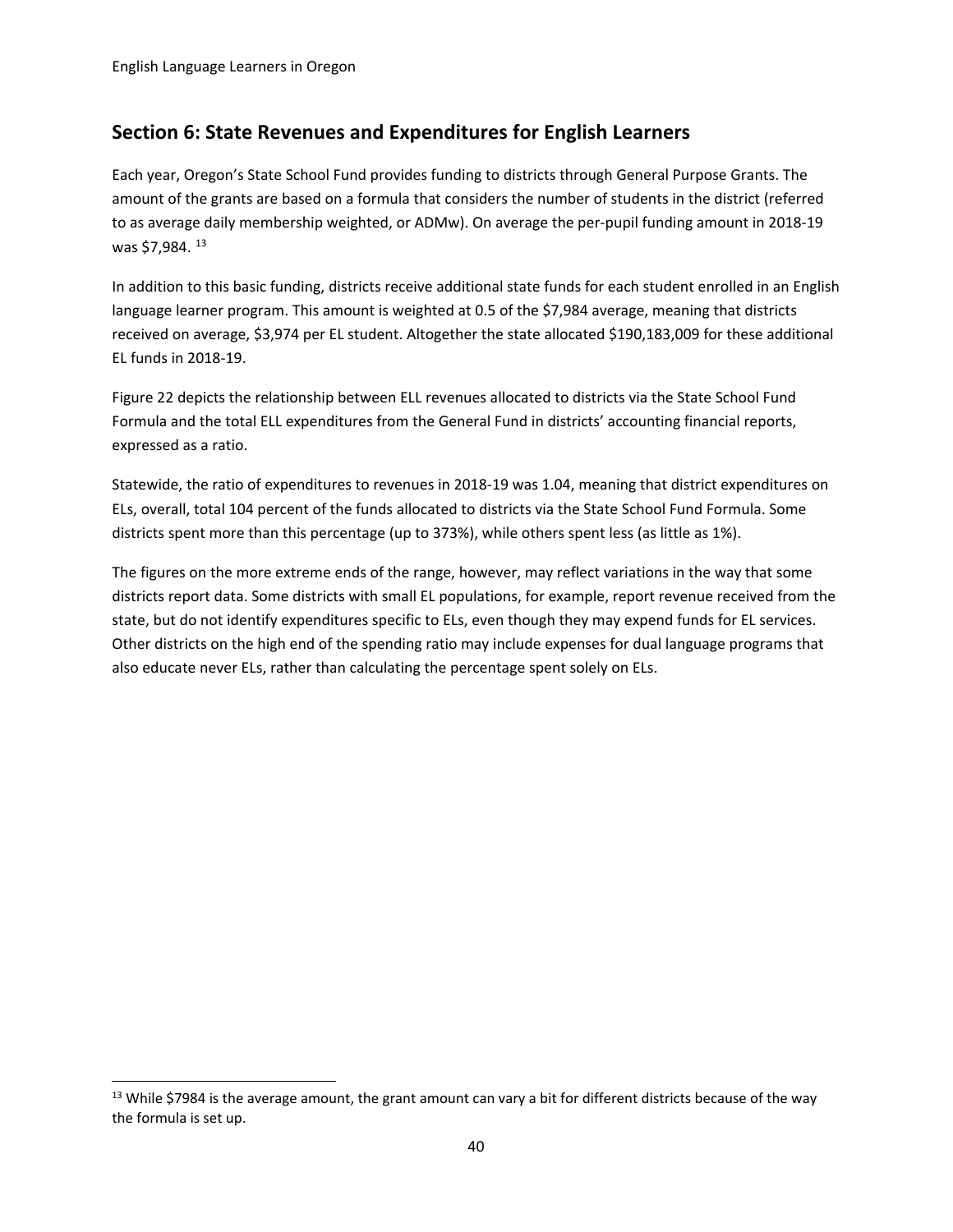



As Figure 25 illustrates, this statewide ratio has increased steadily since reporting began in 2014-15.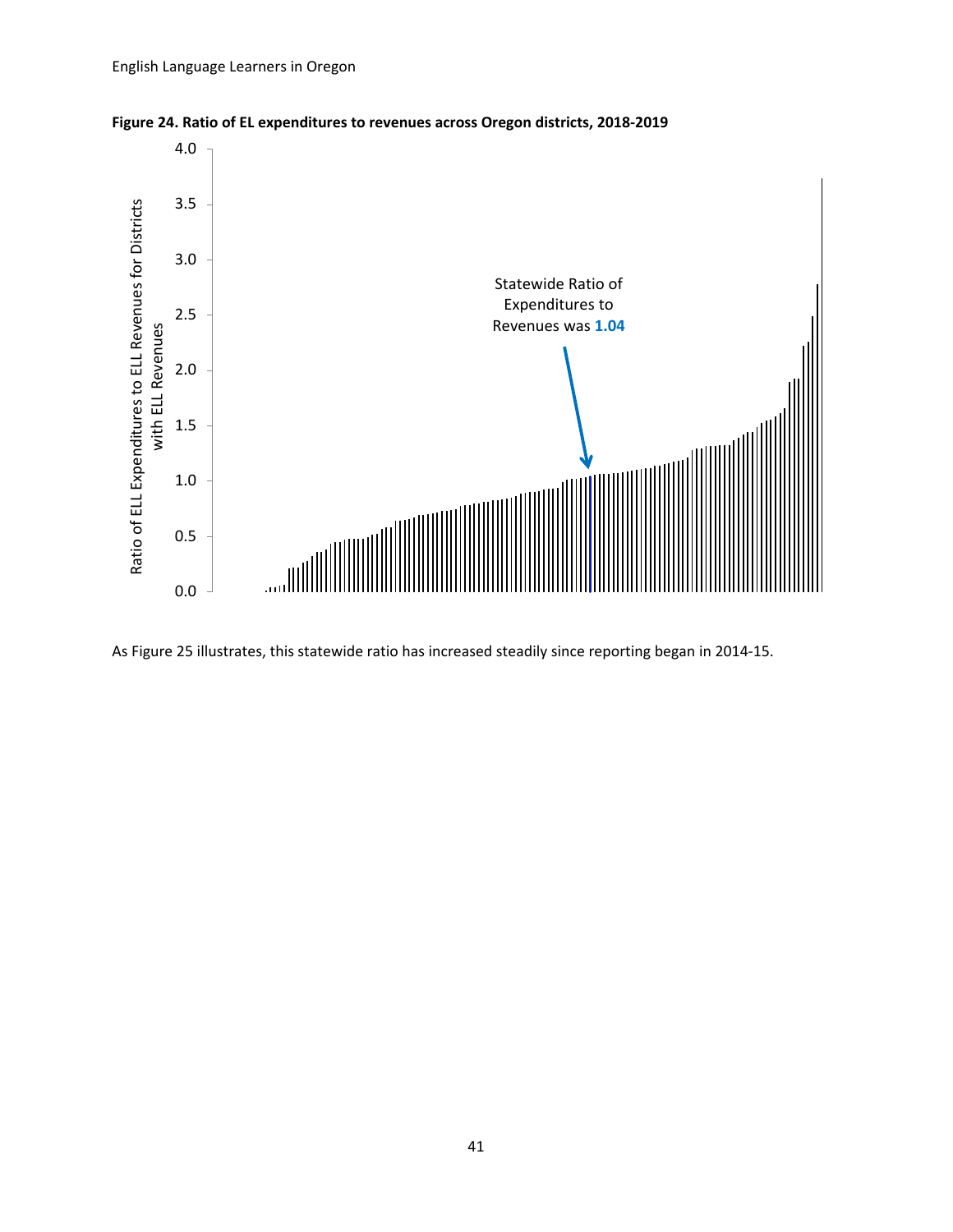$\overline{a}$ 





Expenditures from the General Fund on ELs are either associated with Function 1291 (covering expenditures for instruction and interventions to help ELs learn English) or Area of Responsibility 280 (other supports for ELs, such as interpretation services or transportation). [14](#page-42-0) 

EL expenditures for 2018-19 totaled \$198,536,954. About 77 percent of the expenditures were accounted for using Function 1291 (\$153,405,712), while the remaining 23 percent (\$35,131,242) were accounted for in Area of Responsibility 280.

In addition to this state funding, districts with at least 69 ELs may access federal Title III grants, which in 2018- 19 provided an additional \$146.20 per student for supplemental EL services. Districts with fewer than 69 students could join other districts in a consortium to access these grants. These federal funds are not described in this report but information on the grant amounts are available on the ODE website under Title III [Allocations.](https://www.oregon.gov/ode/schools-and-districts/grants/ESEA/EL/Pages/Funding-Grant-Information.aspx)

<span id="page-42-0"></span><sup>&</sup>lt;sup>14</sup> For a more detailed description of the accounting system categories, see Oregon's Program Budgeting and [Accounting Manual.](http://www.oregon.gov/ode/schools-and-districts/grants/Pages/Financial-Budgeting-and-Accounting.aspx)